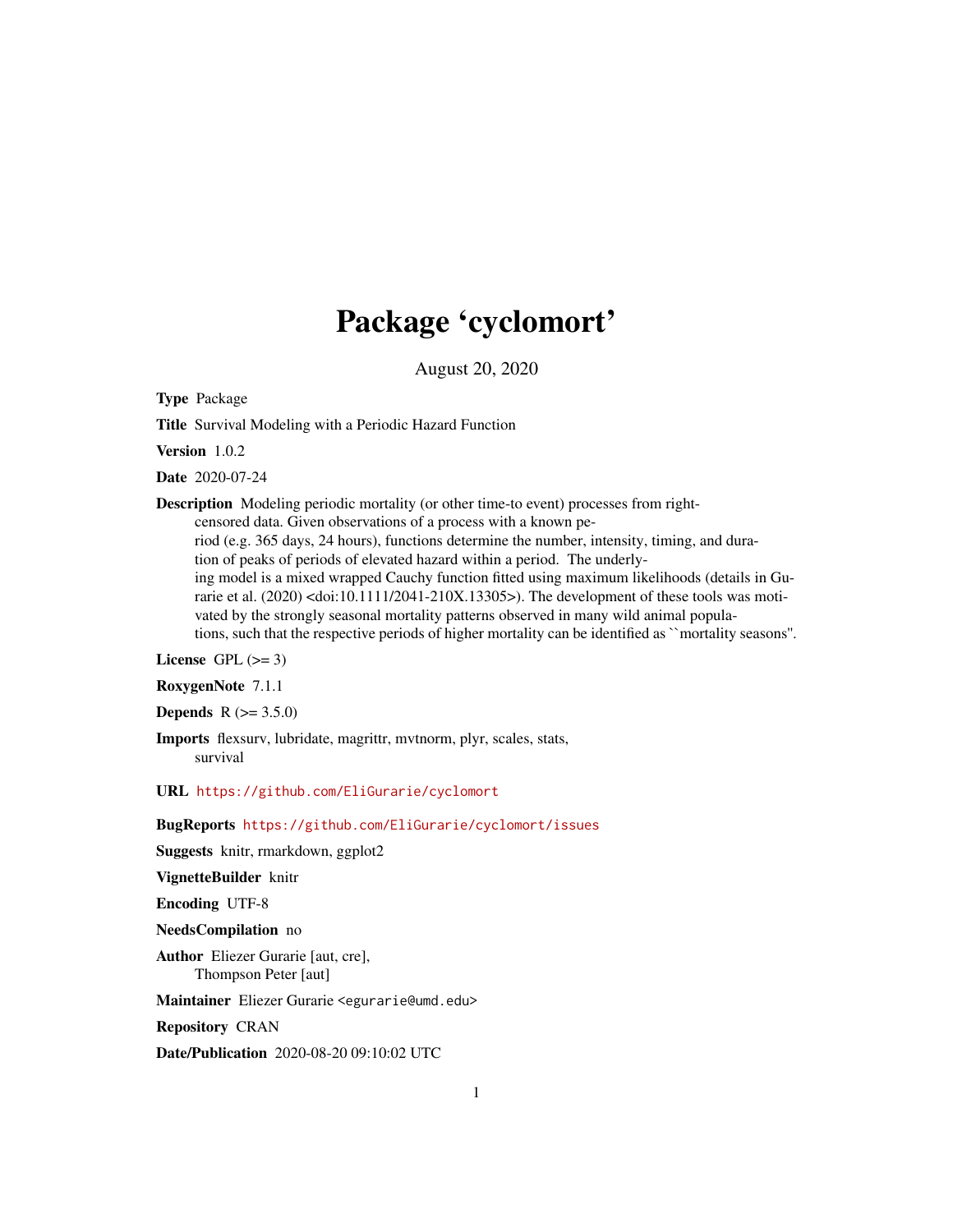# <span id="page-1-0"></span>R topics documented:

|       | $\overline{2}$ |                |
|-------|----------------|----------------|
|       |                | $\mathcal{R}$  |
|       |                | $\overline{4}$ |
|       |                | 5              |
|       |                | -6             |
|       |                | $\overline{7}$ |
|       |                | -8             |
|       |                | -8             |
|       |                | -9             |
|       |                | -9             |
|       |                |                |
|       |                |                |
|       |                |                |
|       |                |                |
|       |                |                |
|       |                |                |
|       |                |                |
|       |                |                |
|       |                |                |
|       |                |                |
|       |                |                |
| Index |                | 24             |

censor\_cycloSurv *Censor and Trim*

# Description

Functions for right-censoring and left-trimming survival data. They are convenient for comparing cyclomort fits before and after some cut-off time, as in the example below.

# Usage

```
censor_cycloSurv(x, censor.time)
```

```
trim_cycloSurv(x, trim.time)
```

| $\mathsf{x}$ | cycloSury object                                           |
|--------------|------------------------------------------------------------|
| censor.time  | time of (right) censoring, or vector of times of censoring |
| trim.time    | time of (left) trimming                                    |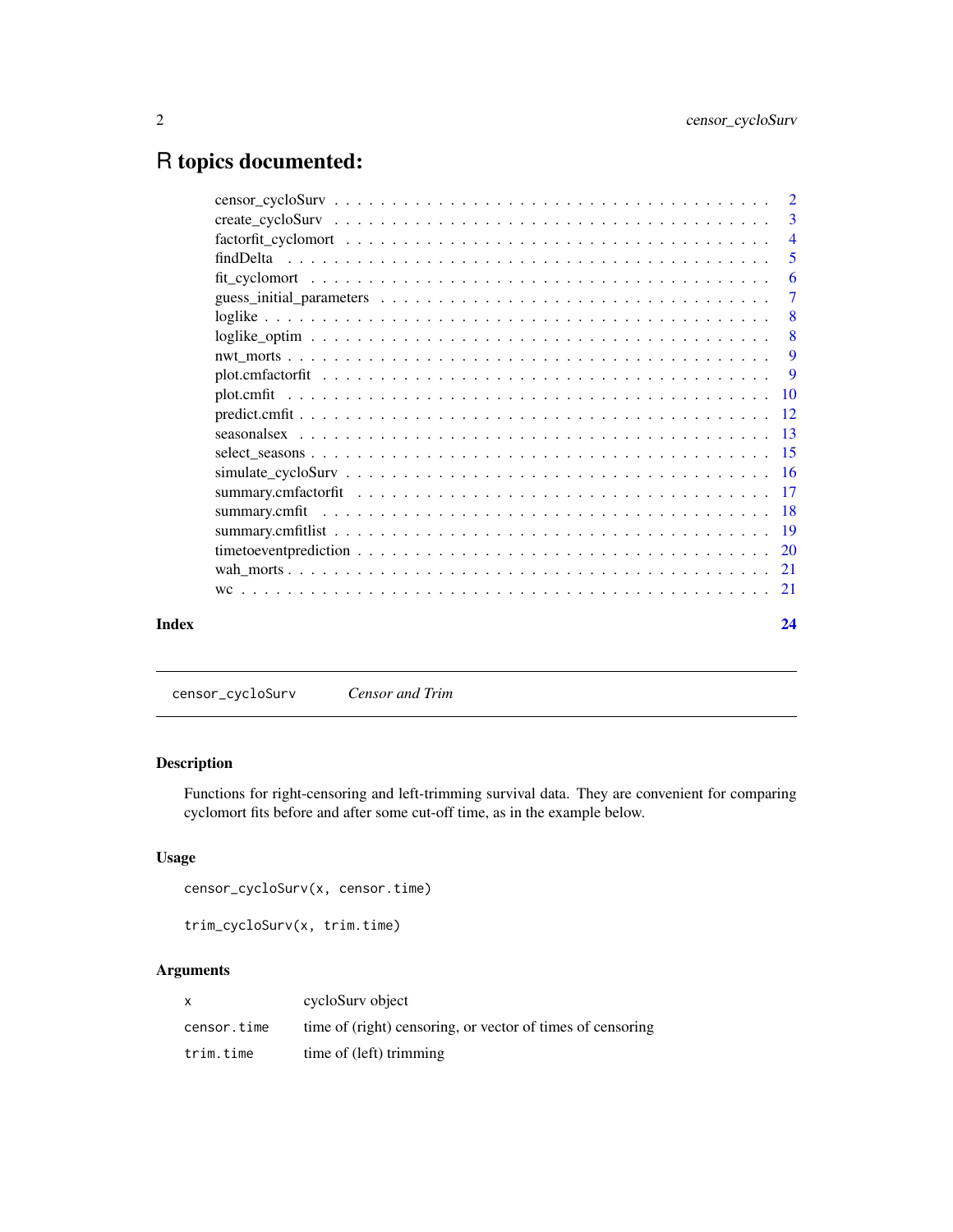<span id="page-2-0"></span>create\_cycloSurv 3

#### Value

Censored Surv object

Trimmed Surv object

#### Examples

```
## load Western Arctic Herd data and convert to cycloSurv
data(wah_morts)
wah <- with(wah_morts, create_cycloSurv(start = start, end = end,
                                        event = fate == "dead", period = 365))
# censor and trim
cutoff = "2016-01-01"
wah_pre = censor_cycloSurv(wah, censor.time = cutoff)
wah_post = trim_cycloSurv(wah, trim.time = cutoff)
# combine into dataframe
par.init \leq par(no.readonly = TRUE)par(mfrow = c(1,2))plot(wah_pre[,1], 1:length(wah_pre), xlim = range(wah_pre[,1:2]), type= "n", main = "pre")
segments(wah_pre[,1], 1:length(wah_pre), wah_pre[,2], 1:length(wah_pre), col = wah_pre[,3]+1)
plot(wah_post[,1], 1:length(wah_post), xlim = range(wah_post[,1:2]), type= "n", main = "post")
segments(wah_post[,1], 1:length(wah_post), wah_post[,2], 1:length(wah_post), col = wah_pre[,3]+1)
# fit seasonal model before and after
wah_fit_pre <- fit_cyclomort(wah_pre, n.seasons = 1)
wah_fit_post <- fit_cyclomort(wah_post, n.seasons = 1)
# some evidence of a shift, though confidence intervals are wide
summary(wah_fit_pre)
summary(wah_fit_post)
par(mfrow = c(1,2))plot(wah_fit_pre, plotCI = TRUE, breaks = 10); title("pre cut-off")
plot(wah_fit_post, plotCI = TRUE, breaks = 10); title("post cut-off")
par(par.init)
```
<span id="page-2-1"></span>create\_cycloSurv *Create a cycloSurv object*

#### Description

cycloSurv is a superclass of Surv, the standard data type for survival analysis in R, with an additional period attribute necessary for estimating periodic hazard functions.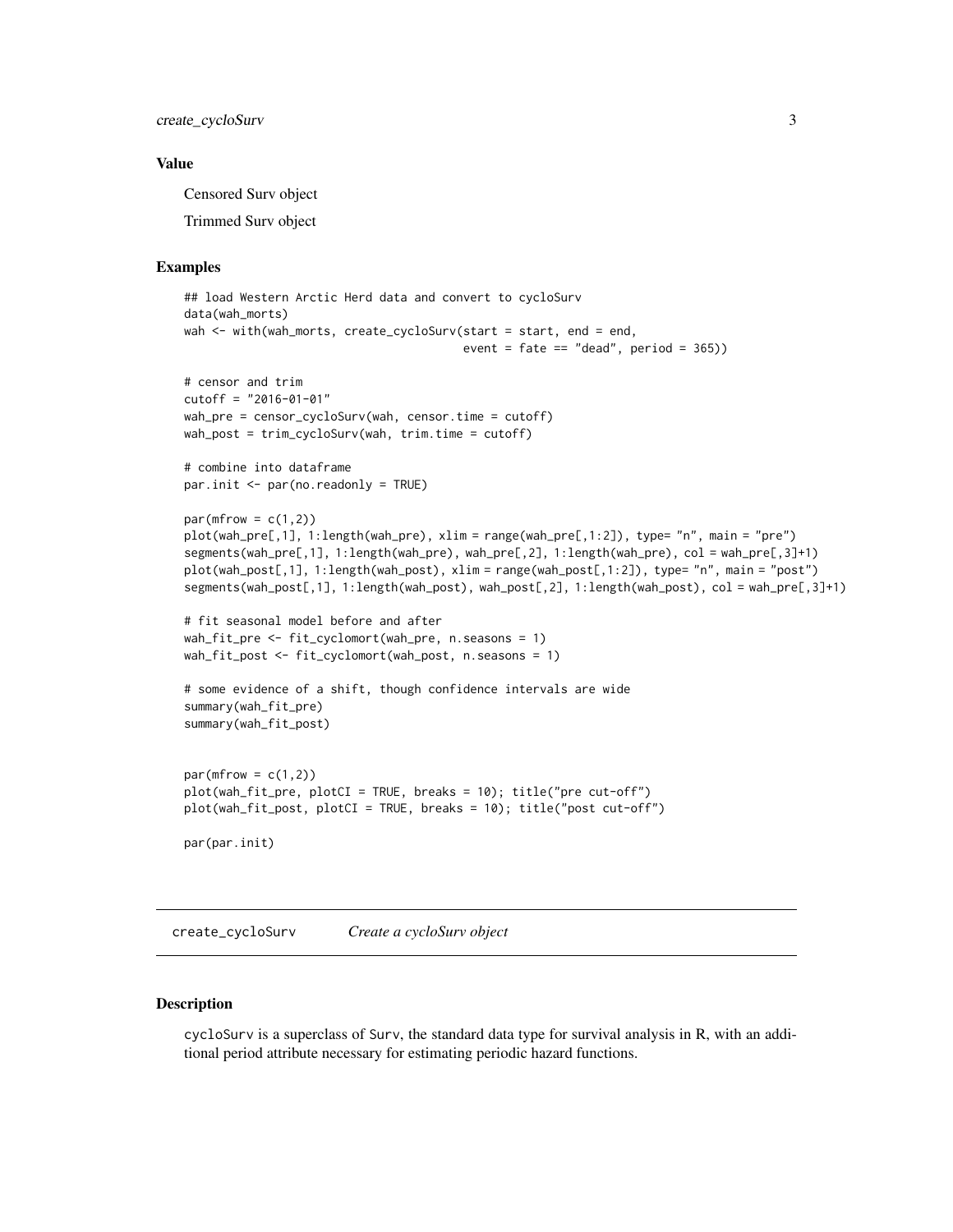#### <span id="page-3-0"></span>Usage

```
create_cycloSurv(start, end, event, t0 = NULL, period, timeunits = "days")
```
#### Arguments

| start     | a vector measuring time an individual enters a population (can be POSIX, nu-<br>meric, or Date)                                                                                                                                                                                                                                                                                         |
|-----------|-----------------------------------------------------------------------------------------------------------------------------------------------------------------------------------------------------------------------------------------------------------------------------------------------------------------------------------------------------------------------------------------|
| end       | a vector measuring time an individual leaves a population, e.g. via death (or<br>other precipitation event of interest) or censoring. (as a POSIXct, numeric, or<br>Date)                                                                                                                                                                                                               |
| event     | the status indicator, normally 0=alive/censored, 1=dead.                                                                                                                                                                                                                                                                                                                                |
| t0        | reference time for event times. By default, to is set to January 1 of the first year<br>of observations if times are POSIX ct. There are many reasons why a biological<br>year may more conveniently start on a different day. All else being equal, it can<br>be useful to start a "mortality year" at a period of low mortality to better isolate<br>the seasons of higher mortality. |
| period    | length of one period in the input data                                                                                                                                                                                                                                                                                                                                                  |
| timeunits | units that dates are inputted in if dates are being used                                                                                                                                                                                                                                                                                                                                |
|           |                                                                                                                                                                                                                                                                                                                                                                                         |

#### Value

an object of class cycloSurv which is identical to and compatible with a 'Surv object, with, however, an addition "period" attribute.

#### Examples

```
startTimes = as.Date(origin = "2010-01-01",
                    c(0, 0, 0, 50, 0, 50, 100, 150, 0, 100)) #in days
endTimes = as.Date(origin = "2010-01-01",
                  c(50, 50, 100, 150, 150, 200, 200, 250, 350, 500)) #in days
censored = c(1, 1, 0, 1, 1, 0, 1, 0, 0, 0)period = 365morts = create_cycloSurv(start = startTimes, end = endTimes,
                       event = censored, period = period)
```
<span id="page-3-1"></span>factorfit\_cyclomort *Factorial analysis of seasonal survival models*

#### Description

This function takes a Y~X style formula to compare null models of pooled data against separately fitted models against a given factor. For now this works only for a single discrete factor.

#### Usage

```
factorfit_cyclomort(f, data = NULL, n.seasons = 2, ...)
```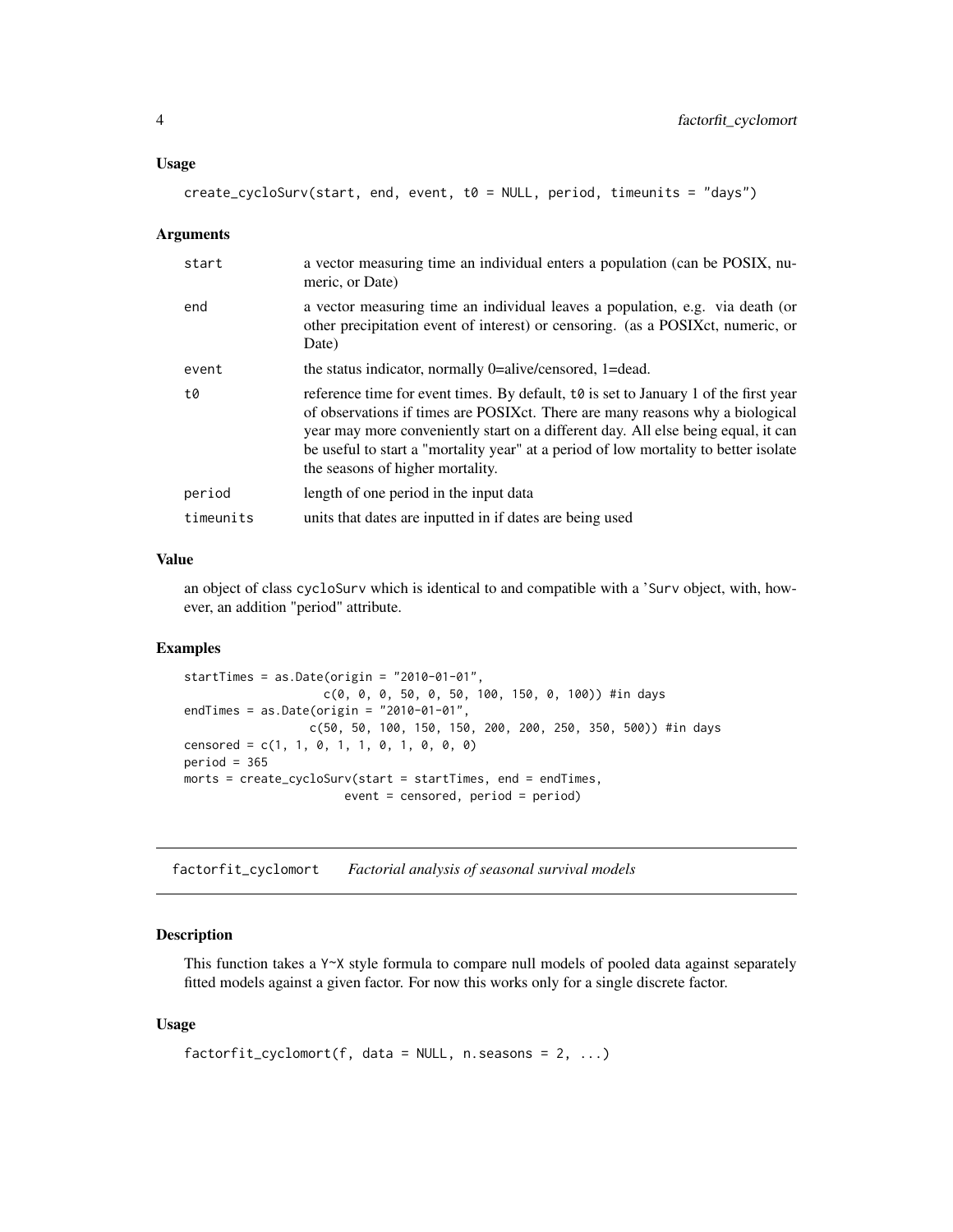#### <span id="page-4-0"></span>findDelta 5

#### Arguments

| $\mathbf{f}$ | formula object used for identifying different classes                                                                                                                                |
|--------------|--------------------------------------------------------------------------------------------------------------------------------------------------------------------------------------|
| data         | a data frame containing a cyclosury object detailing mortalities for a set of ob-<br>servations and a factor identifying the value of a categorical variable for each<br>observation |
| n. seasons   | number of seasons to fit model to                                                                                                                                                    |
|              | additional arguments to fit_cyclomort call                                                                                                                                           |

# Value

table comparing outputs from null (factor has no effect on mortality and they are all in the same group) model to multi-factor model using AIC, log-likelihood and likelihood ratio test

# Examples

```
# fit factorial model
data(seasonalsex)
seasonalsex.factorfit <- factorfit_cyclomort(event ~ sex, data = seasonalsex, n.seasons = 1)
# summary
summary(seasonalsex.factorfit, coefs = TRUE)
plot(seasonalsex.factorfit)
```
findDelta *Converting between Rho to Delta*

# Description

Functions for converting the concentration parameter rho to the season duration parameter delta and vice versa. They are: findDelta(rho). These are mainly internal.

#### Usage

findDelta(rho)

findRho(delta)

DeltaToRho(delta, rho)

| rho   | concentration parameter on interval [0, 1] |
|-------|--------------------------------------------|
| delta | duration parameter                         |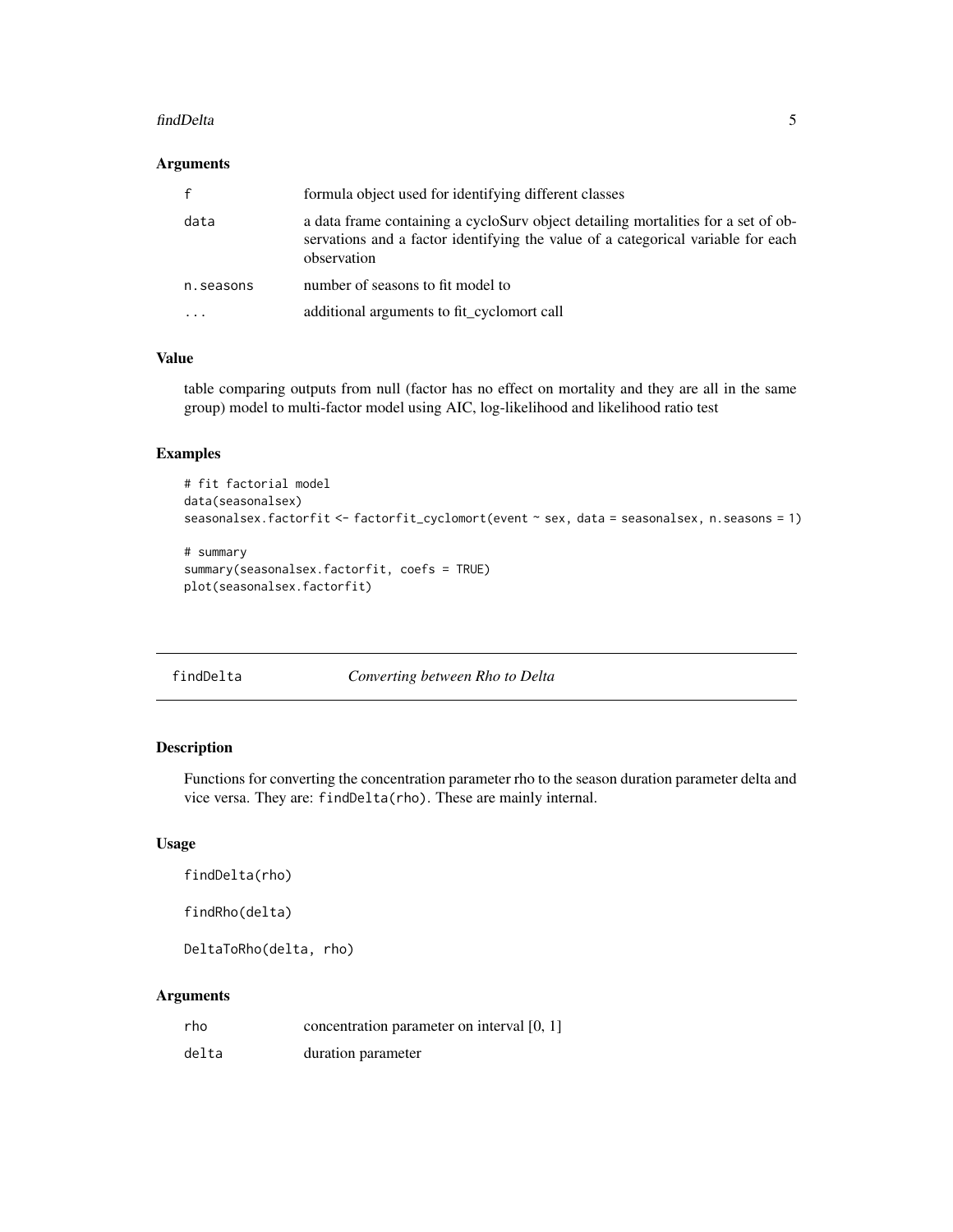#### <span id="page-5-0"></span>Value

duration parameter delta

concentration parameter rho on interval [0, 1]

## Examples

```
findDelta(rho = 0.9); findRho(0.0167)
findDelta(rho = 0.1); findRho(0.218)
# Plot the relationship
oldpar <- par(no.readonly = TRUE)
par(mfrow = c(1,2))rhos \leq seq(0, 1, length = 1e3)
plot(rhos, findDelta(rhos), ylab = "deltas", type = "l")
deltas \leq seq(0, .5, length = 1e3)
plot(deltas, findRho(deltas), ylab = "rhos", type = "l")
par(oldpar)
```
<span id="page-5-1"></span>fit\_cyclomort *Estimate periodic hazard function.*

#### Description

This function takes time-to-event data formatted as a cycloSurv object and estimates an underlying hazard function for a given number of seasons.

# Usage

```
fit_cyclomort(
  x,
  inits = NULL,
 n.seasons = 2,method = "L-BFGS-B",
 period = NULL
)
```

| $\mathsf{x}$ | a cycloSurv object recording start and end times as well as status (dead/censored)<br>and the length of one full period                                                                                   |
|--------------|-----------------------------------------------------------------------------------------------------------------------------------------------------------------------------------------------------------|
| inits        | set of initial guesses; a named vector or list with values for "peak" and "dura-<br>tion". Leaving some or all of these parameters as NULL will trigger the auto-<br>matic selection of an initial guess. |
| n. seasons   | number of seasons to fit model to                                                                                                                                                                         |
| method       | method for optim call                                                                                                                                                                                     |
| period       | expected periodicity of survival data. Can be passed in with cycloSurv input<br>parameter                                                                                                                 |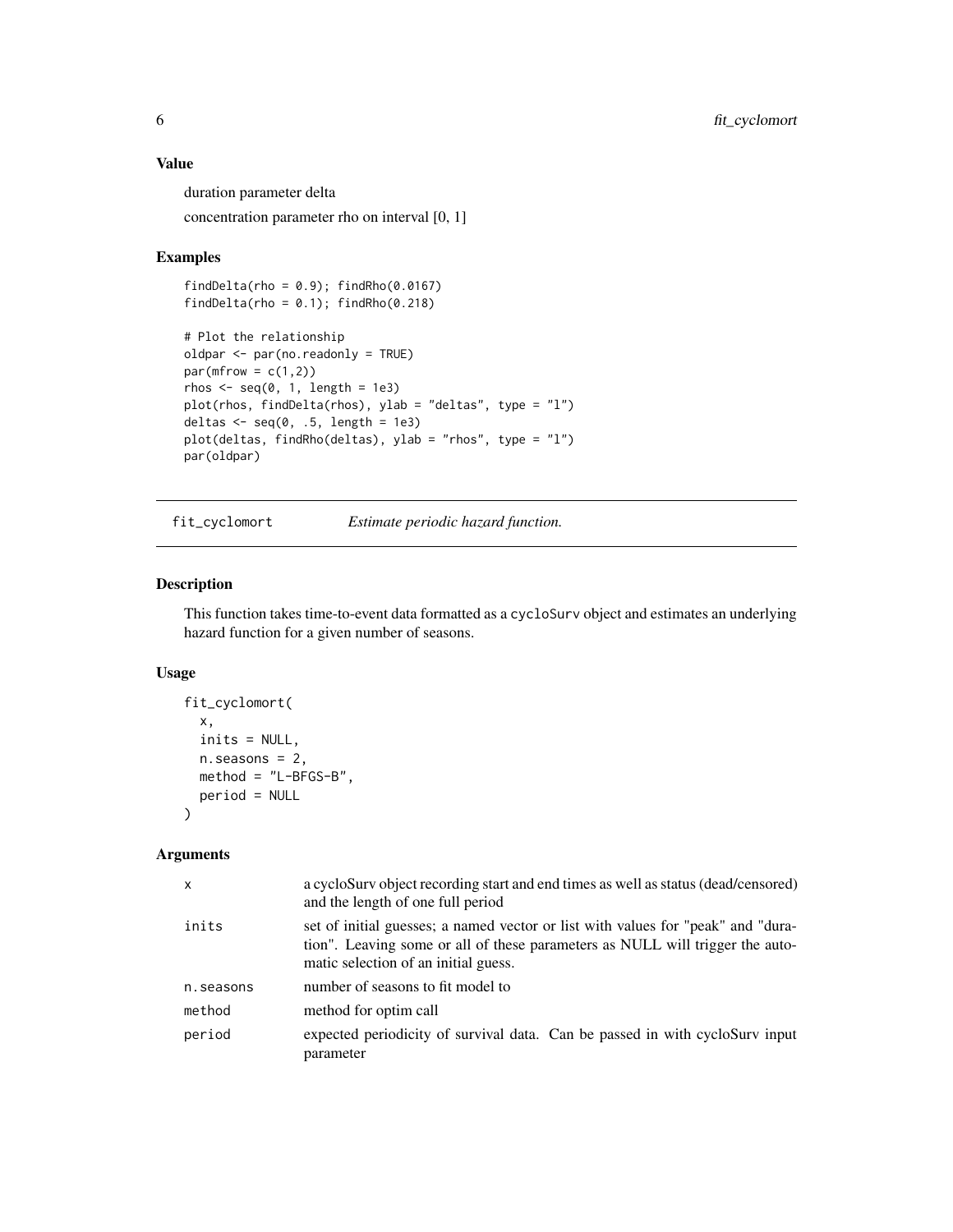### <span id="page-6-0"></span>Value

a cmfit object containing parameter estimates for peaks, durations, and weights for each season

#### Examples

```
# Simulate data
T.morts1 <- simulate_cycloSurv(1000, period = 365,
                              meanhazard = 0.3 / 365,
                              peaks = c(0.25 \times 365, 0.75 \times 365),
                              durations = c(0.3 \times 365, 0.1 \times 365),
                              weights = c(0.7, 0.3),plotme = FALSE)
# Estimate simulated data
fits <- fit_cyclomort(T.morts1, n.seasons = 2)
fits
# Plot results
plot(fits, nreps = 1000, monthlabs = TRUE)
# NB: `nreps` is for the bootstrap of the confidence interval
# The default (5000) is slower but smoother
# Actual parameter values from simulated data
attributes(T.morts1)
```
guess\_initial\_parameters

*Produce initial parameter estimates based on mortality data*

### Description

Uses a basic flexsurvreg exponential mortality model to find the average hazard value, and fits a mixed normal distribution model to estimate the peaks, season durations, and weight distributions for the model. These estimates are not meant to be fully accurate but instead are meant to be good initial guesses for the fit\_cyclomort function.

#### Usage

```
guess_initial_parameters(x, n, null_fits)
```
#### Arguments

|           | cyclosury object representing time of death or censorship              |
|-----------|------------------------------------------------------------------------|
|           | expected number of mortality seasons within a period                   |
| null fits | original estimate for mortality rate assuming constant hazard function |

# Value

a named vector of guesses for parameter values, used to initialize the fitting process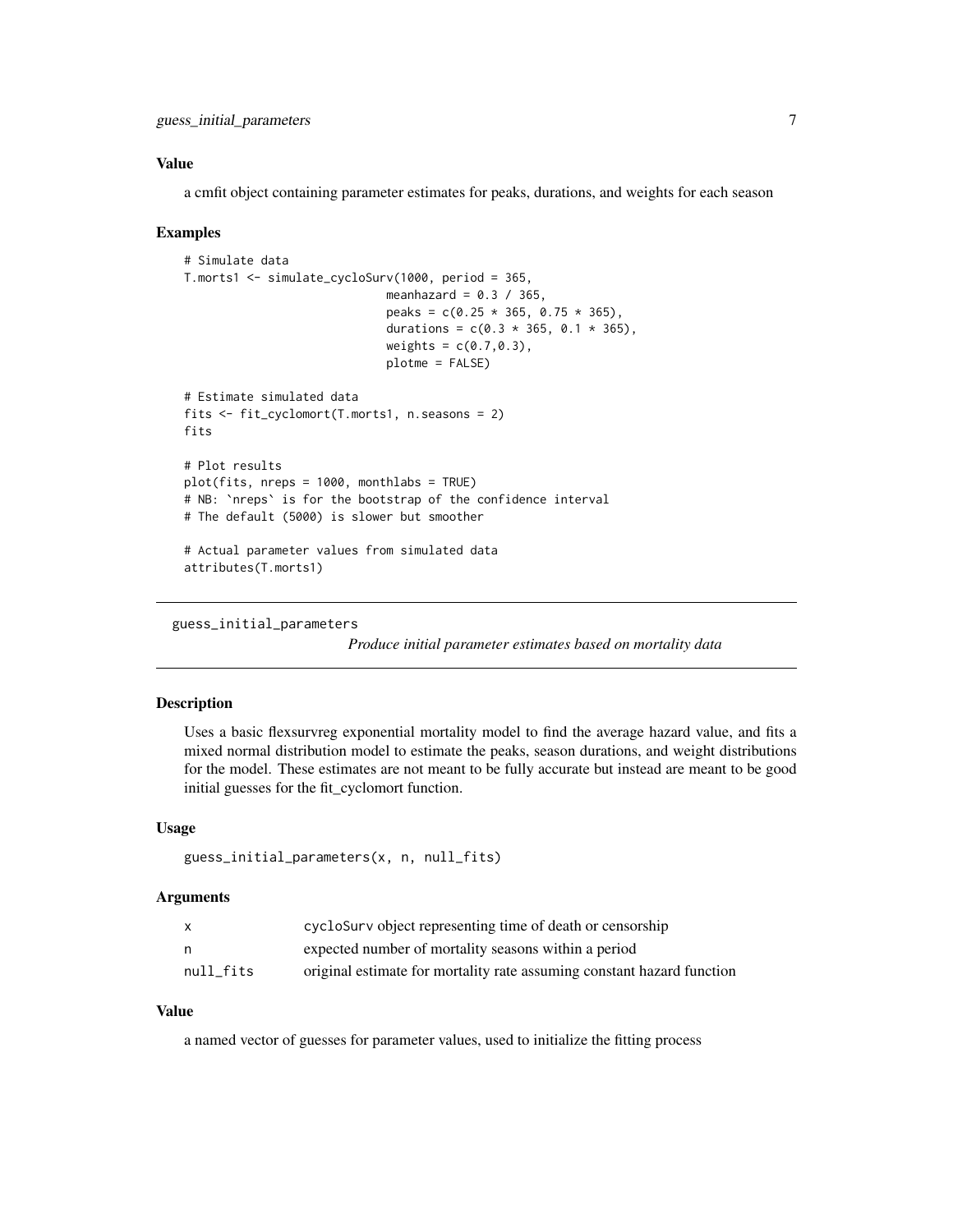<span id="page-7-0"></span>

# Description

Obtain log-likelihood value from a data set given a set of parameter values

# Usage

loglike(x, gammas, mus, rhos)

# Arguments

| $\mathsf{x}$ | a cycloSurv object                                   |
|--------------|------------------------------------------------------|
| gammas       | k-vector of average hazard values for each component |
| mus          | k-vector of peaks                                    |
| rhos         | k-vector of concentration parameters                 |

# Value

the maximum likelihood value for this set of data

| loglike_optim | Log-likelihood function |  |
|---------------|-------------------------|--|
|---------------|-------------------------|--|

# Description

Internal function used for computing the log-likelihood of a parameterized model within [fit\\_cyclomort](#page-5-1).

# Usage

```
loglike_optim(pars, x)
```
# Arguments

| pars         | named vector including "gamma", "mu", and "rho" parameters for the appropri- |
|--------------|------------------------------------------------------------------------------|
|              | ate number of seasons                                                        |
| $\mathbf{x}$ | times of death or censoring as Surv objects                                  |

# Value

likelihood value given named vector of parameters as well as set of observations

# See Also

[fit\\_cyclomort](#page-5-1)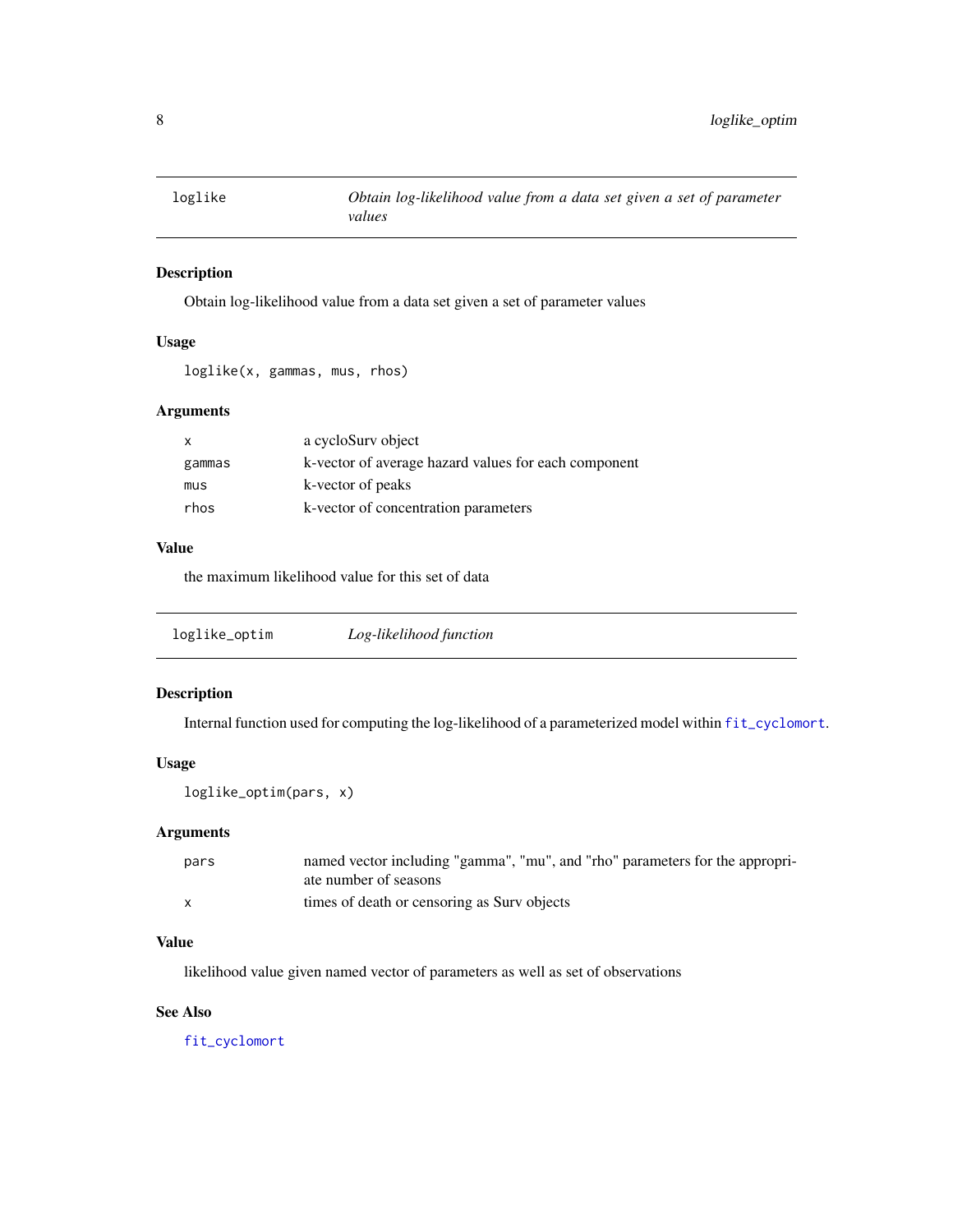<span id="page-8-0"></span>

#### Description

Mortality data for Northwest territory boreal woodland caribou, anonymized and randomized by year, thereby retaining the multi-seasonal signal without, with grateful acknowledgements to A. Kelly and N. Larter.

#### Usage

```
data(nwt_morts)
```
#### Format

Data frame with 370 rows and the following columns:

id ID of animal start Date of beginning of collaring end Date of death or censoring status "Mort" or "Cens" (dead or censored)

#### Source

Government of Northwest Territories, Canada

#### Examples

```
data(nwt_morts)
require(ggplot2); require(magrittr); require(plyr)
ggplot(nwt_morts %>% arrange(start) %>% mutate(id = factor(id, levels = id)),
aes(x = start, y = id, col = status)) +geom_errorbarh(aes(xmin = start, xmax = end))
```
plot.cmfactorfit *Plot cmfactorfit objects*

#### Description

Plot cmfactorfit objects

#### Usage

```
## S3 method for class 'cmfactorfit'
plot(x, fit = "both", colors = NULL, legend = TRUE, ...)
```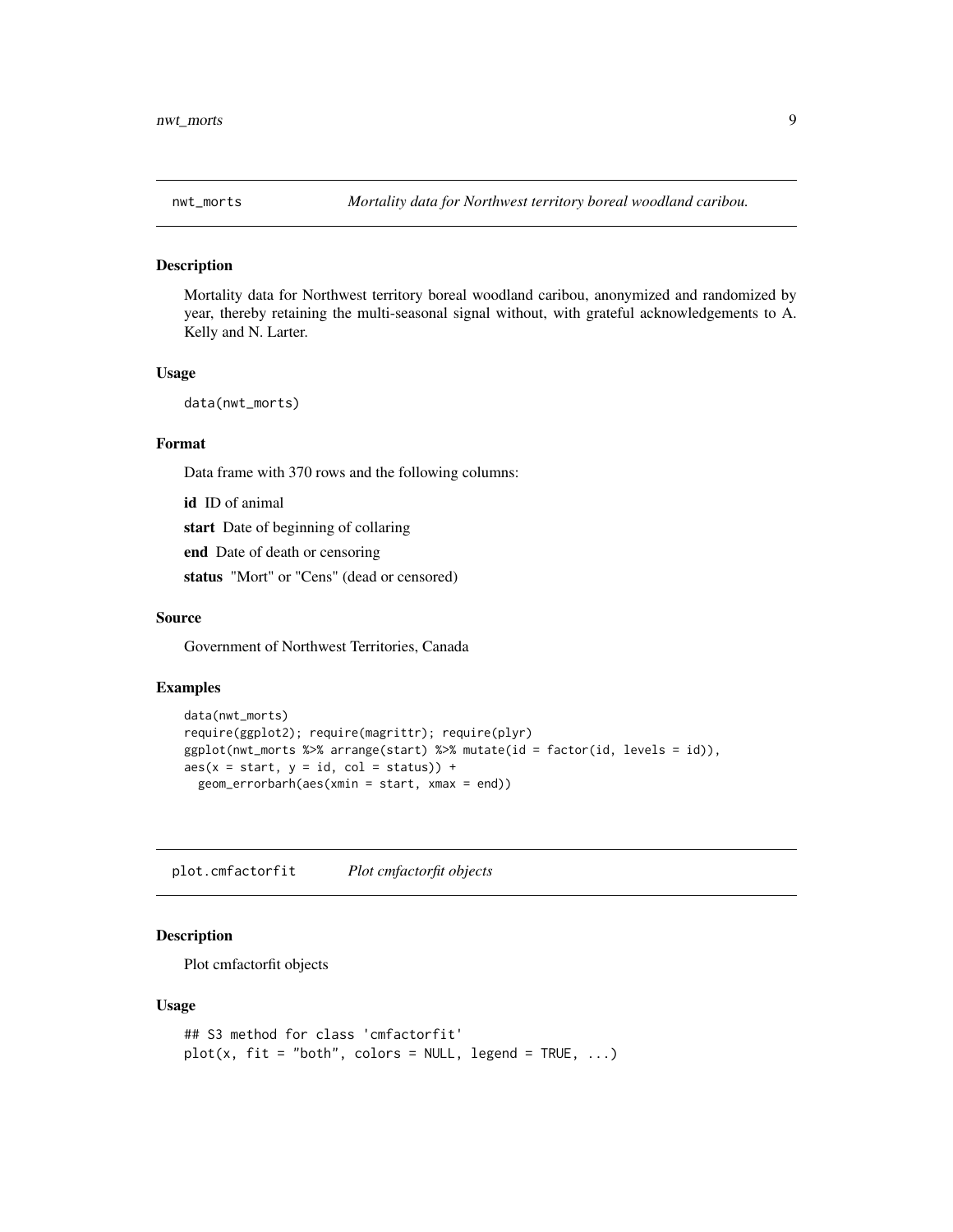# <span id="page-9-0"></span>Arguments

| $\mathsf{x}$ | a cmfactorfit object                                                                                                                                          |
|--------------|---------------------------------------------------------------------------------------------------------------------------------------------------------------|
| fit          | a character (either "null", "alt", or "both") that dictates what fits will be plotted                                                                         |
| colors       | vector of colors (one component for each individual fit being plotted) for the<br>hazard estimates                                                            |
| legend       | boolean parameter dictating whether or not a legend will be added to the plot                                                                                 |
| $\cdot$      | additional parameters to pass to the plot. cmf it function. Perhaps most use-<br>fully: lowering the default nreps (e.g. to 1000) makes plotting much faster. |

#### Value

a plot comparing the hazard estimates from the null model with the individual estimates from each factor level

# Examples

```
# fit factorial model
data(seasonalsex)
seasonalsex.factorfit <- factorfit_cyclomort(event ~ sex, data = seasonalsex, n.seasons = 1)
```

```
# summary
summary(seasonalsex.factorfit, coefs = TRUE)
plot(seasonalsex.factorfit)
```
<span id="page-9-1"></span>plot.cmfit *Plot cmfit objects*

# Description

Plot cmfit objects

#### Usage

```
## S3 method for class 'cmfit'
plot(
  x,
 plotCI = TRUE,
 CI. level = 0.95,histogram = TRUE,
  add = FALSE,
 monthlabs = FALSE,
  nreps = 5000,
  hazcolor = "black",
  alpha = 0.3,
  ymax = NULL,prediction = NULL,
```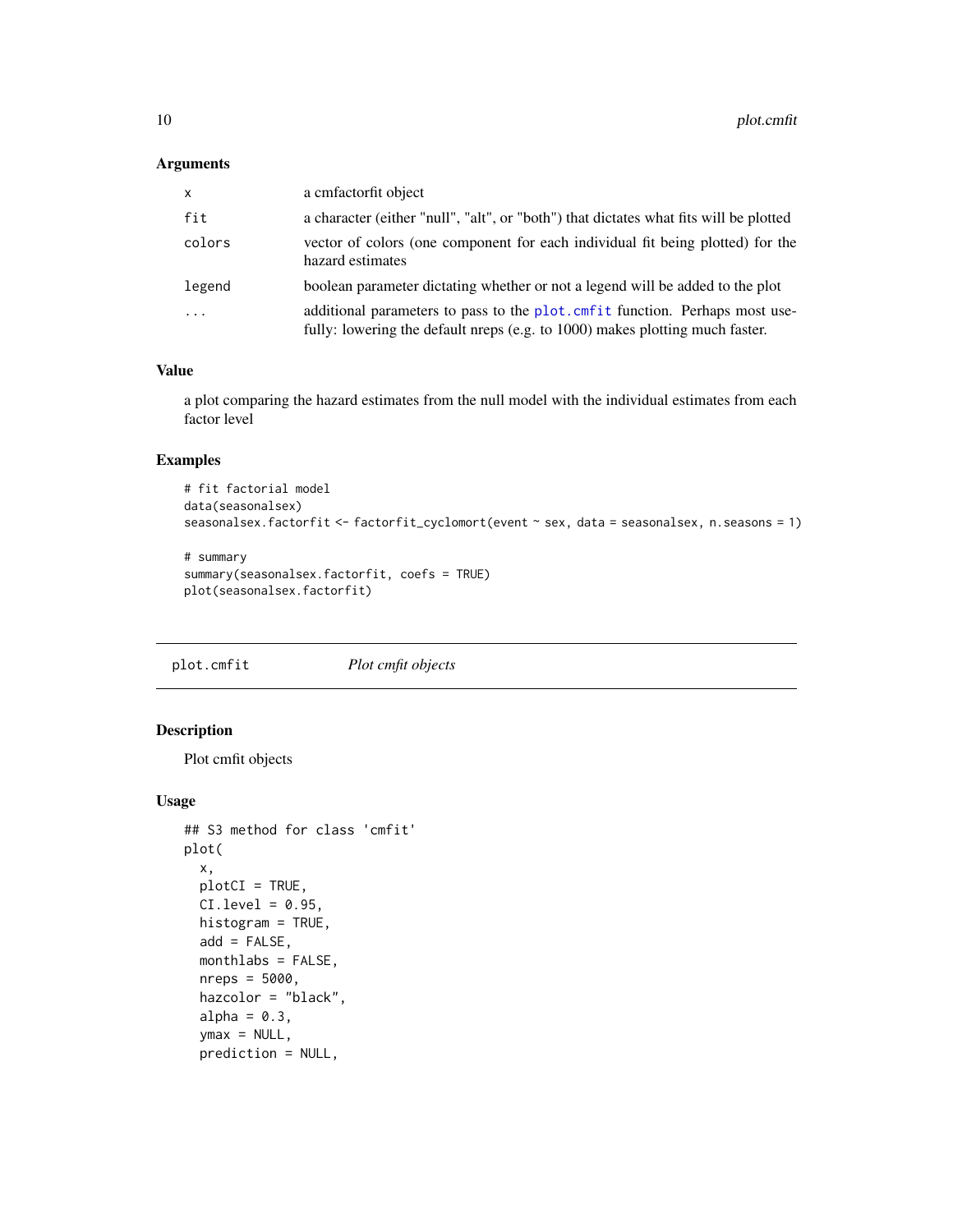#### <span id="page-10-0"></span>plot.cmfit 11

```
yaxt = par()$yaxt,
   ...
\mathcal{L}
```
# Arguments

| X          | a cmfit object                                                                                                                                         |
|------------|--------------------------------------------------------------------------------------------------------------------------------------------------------|
| plotCI     | whether confidence intervals should also be drawn.                                                                                                     |
| CI.level   | confidence level (default 0.95) for CIs (if CI is TRUE)                                                                                                |
| histogram  | boolean dictating whether a histogram of actual mortalities will be included in<br>the plot                                                            |
| add        | boolean dictating whether the plot will be added to an existing plot                                                                                   |
| monthlabs  | whether or not to label the x-axis with months - suitable for (common) annual<br>seasonal data. If FALSE, labels are numeric within the period $[0,1]$ |
| nreps      | number of samples from parameter estimates for confidence intervals (see predict.cmfit)                                                                |
| hazcolor   | color of lines for hazard function and confidence intervals                                                                                            |
| alpha      | transparency of confidence interval polygon                                                                                                            |
| ymax       | maximum value for the y-axis - can be useful for scaling purposes                                                                                      |
| prediction | an optional predict. cmfit object- otherwise the function will estimate this<br>every time which can be a bit slow.                                    |
| yaxt       | location for y-axis label                                                                                                                              |
| $\cdots$   | additional parameters to hist (e.g., number of breaks)                                                                                                 |

### Value

a plot comparing the estimated mortality curve (based on parameter estimates) and the actual results (as a histogram).

# See Also

predict.cmfit

# Examples

```
# Simulate data
T.morts1 <- simulate_cycloSurv(1000, period = 365,
                             meanhazard = 0.3 / 365,
                             peaks = c(0.25 * 365, 0.75 * 365),
                             durations = c(0.3 * 365, 0.1 * 365),
                             weights = c(0.7, 0.3),plotme = FALSE)
# Estimate simulated data
fits <- fit_cyclomort(T.morts1, n.seasons = 2)
fits
```
# Plot results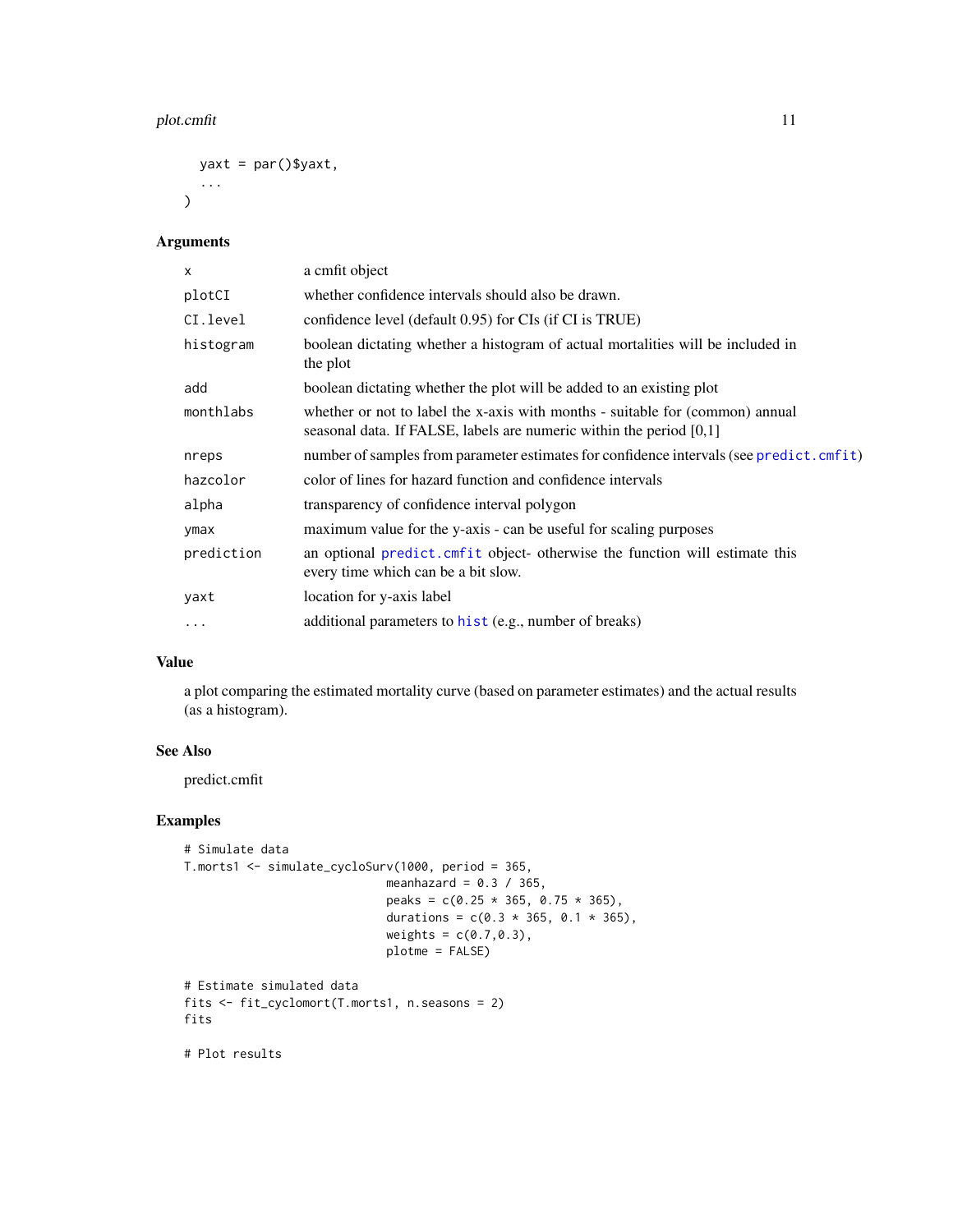```
plot(fits, nreps = 1000, monthlabs = TRUE)
# NB: `nreps` is for the bootstrap of the confidence interval
# The default (5000) is slower but smoother
# Actual parameter values from simulated data
attributes(T.morts1)
```
<span id="page-11-1"></span>predict.cmfit *Prediction method for cyclomort fits*

### Description

Obtain predictions and confidence intervals for the hazard function or the time to event from a fitted cyclomort object.

#### Usage

```
## S3 method for class 'cmfit'
predict(
 object,
  ...,
  t = seq(0, object$period, length = 500),type = "hazard",
  CI = FALSE,CI. level = 0.95,
  nreps = 1000
)
```
#### Arguments

| object   | a cmfit object                                                                                                                                                                                                                       |
|----------|--------------------------------------------------------------------------------------------------------------------------------------------------------------------------------------------------------------------------------------|
| $\cdots$ | (not implemented)                                                                                                                                                                                                                    |
| t        | times for prediction. By default, covers 100 observations over a single period.                                                                                                                                                      |
| type     | either hazard or time to event - dictates what exactly will be predicted                                                                                                                                                             |
| CI       | a boolean dictating whether or not to compute confidence intervals                                                                                                                                                                   |
| CI.level | confidence level (default 0.95) for CIs (if CI is TRUE)                                                                                                                                                                              |
| nreps    | number of samples drawn to generate confidence intervals. The default 10 <sup>1</sup> 3<br>is generally sufficient, and very fast for the hazard function, but possibly pro-<br>hibitively slow for the time-to-event functionality. |

# Details

Confidence intervals are produced by sampling from the multivariate normal distribution of the MLE parameter estimates accounting for the covariance in the estimates by using the Hessian of the MLE.

<span id="page-11-0"></span>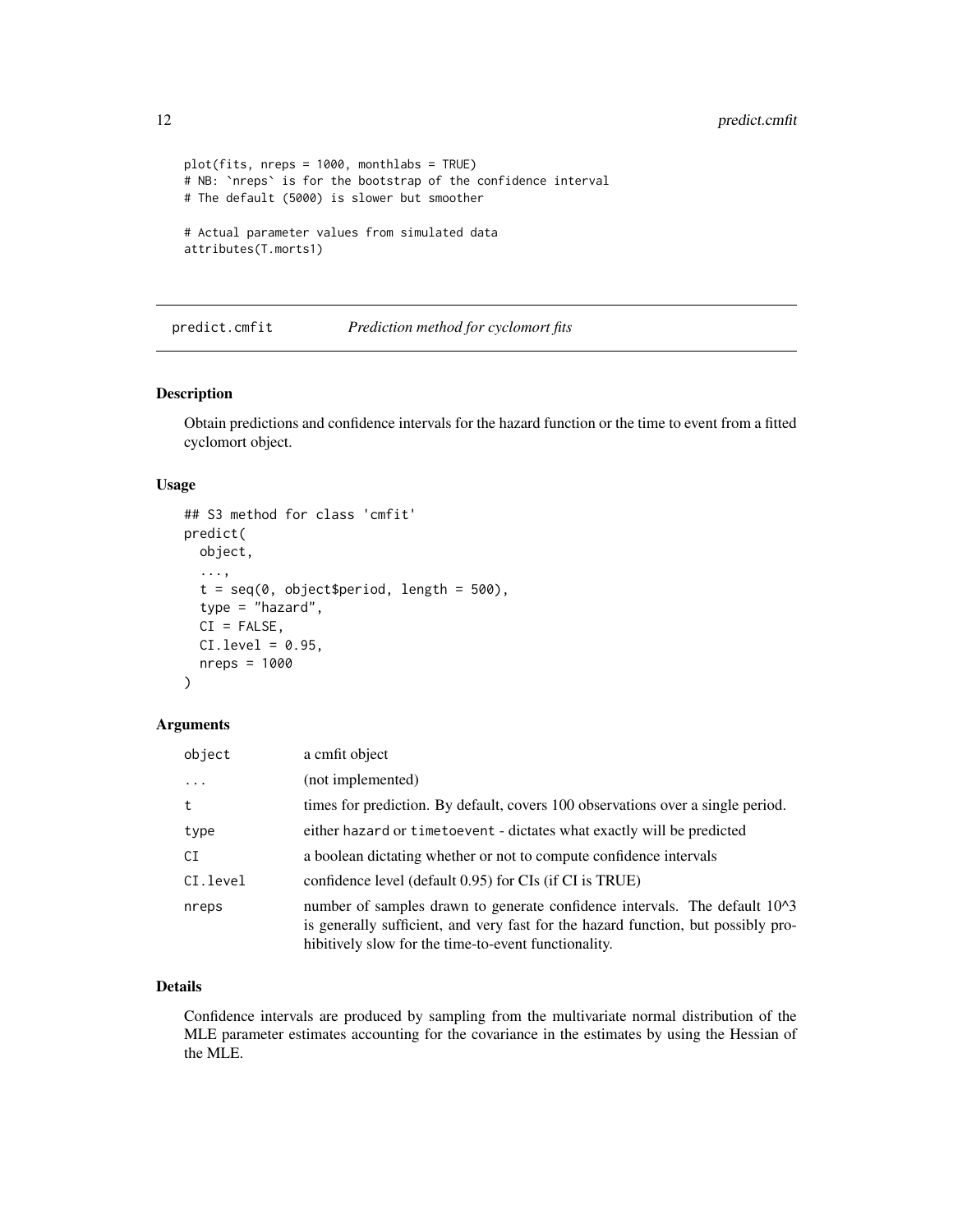#### <span id="page-12-0"></span>seasonalsex 13

#### Value

a list of vectors containing predictions for each value in t, as well as (optional) confidence intervals.

#### Examples

```
# simulate two-peak mortality process
sim.morts \le simulate_cycloSurv(300, period = 1, peaks = c(0.3, 0.8),
                      durations = c(0.15, 0.20), weights = c(3, 2)/5,
                      meanhazard = 1, plotme = FALSE, max.periods = 6)
sim.morts \le simulate_cycloSurv(300, period = 365, peaks = c(0.3, 0.8)*365,
                                durations = c(0.15, 0.20) *365, weights = c(3, 2)/5,
                                meanhazard = 1/365, plotme = FALSE, max.periods = 6)
# estimate parameters
sim.morts.fit <- fit_cyclomort(sim.morts, n.seasons = 2)
# compute predictions for one moment in time (with 95% confidence interval)
predict(sim.morts.fit, CI = TRUE, type = "hazard")
# compute predictions for a range of times
predict(sim.morts.fit, t = 1:365, CI = FALSE, type = "hazard")
# these predictions are used (internally) in the plot.cmfit method:
plot(sim.morts.fit, CI.level = 0.95, months = FALSE, histogram = FALSE, monthlabs = TRUE)
plot(sim.morts.fit, CI.level = 0.8, months = FALSE, histogram = FALSE, add = TRUE)
plot(sim.morts.fit, CI.level = 0.5, months = FALSE, histogram = FALSE, add = TRUE)
# predict time to event given a start at times (this is a very slow calculation!)
timetoeventprediction <- predict(sim.morts.fit, t = seq(1,365,3), type = "timetoevent",
                       CI = TRUE, nreps = 1e2)# the following object contains a prediction
data(timetoeventprediction)
with(timetoeventprediction, {
 plot(t, fit, type = "1", lwd = 2, main = "expected time to event",
      ylim = c(100, 365), ylab = "days")lines(t, CI[1,], lty = 3)
 lines(t, CI[2,], lty = 3)
})
```
seasonalsex *Simulated data of seasonal mortality data for two sex groups*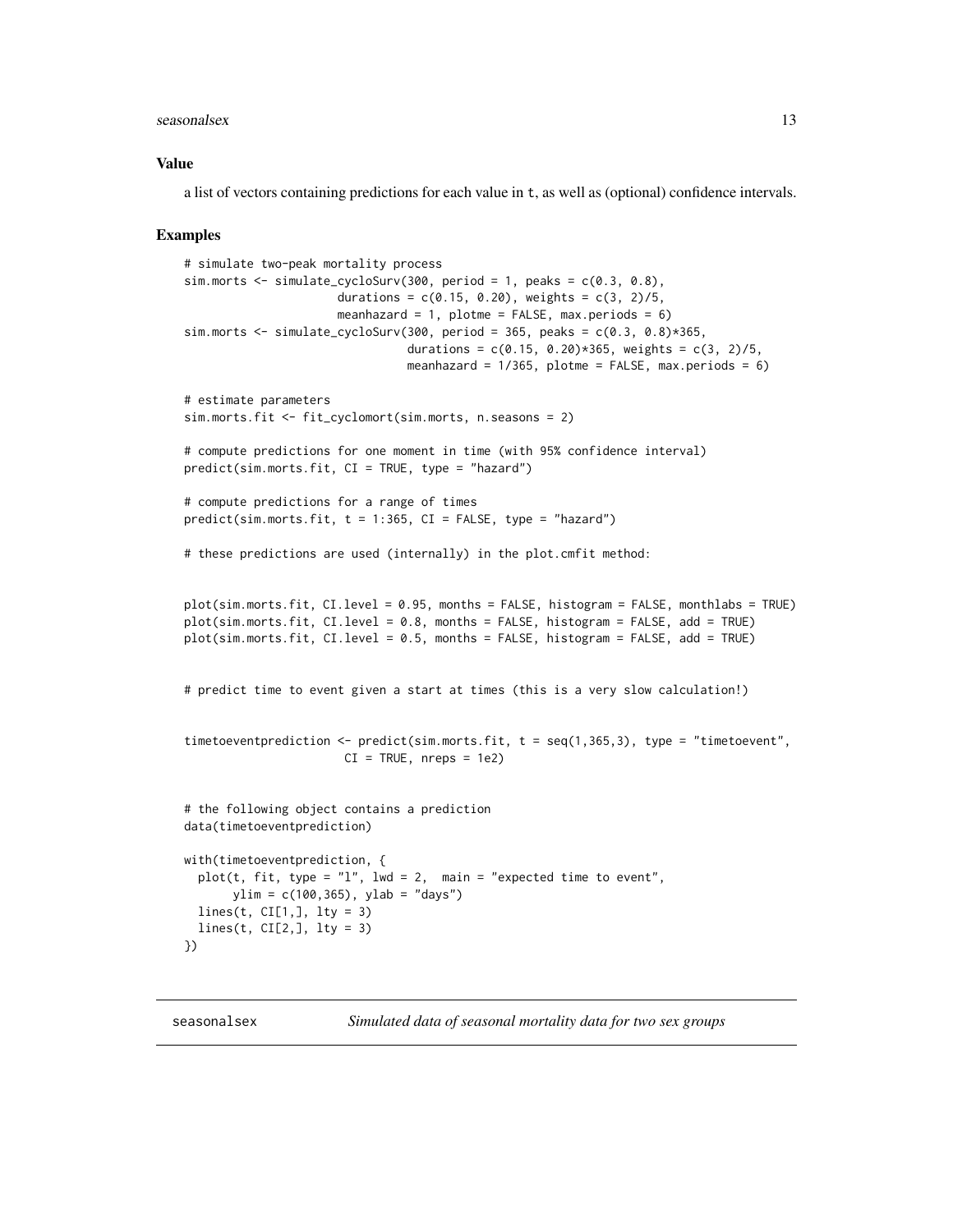#### <span id="page-13-0"></span>Description

See examples below for the process of simulating and visualizing these data using [simulate\\_cycloSurv](#page-15-1), and an example of analyzing these data with [factorfit\\_cyclomort](#page-3-1).

#### Usage

```
data(seasonalsex)
```
#### Format

Simulated data of single-season mortalities for two sex groups:

sex female  $(F)$  or male  $(M)$ 

event cycloSurv object of (censored) survival data

#### Examples

```
# useful packages
require(ggplot2); require(magrittr); require(plyr)
```

```
# Example of simulating multi-factor data:
## Not run:**
n < -100T.male = simulate_cycloSurv(n, period = 1, meanhazard = 0.3, peaks = .25, durations = .3)
T.female = simulate_cycloSurv(n, period = 1, meanhazard = 0.3, peaks = .75, durations = .3)
T.joint <- with(rbind(T.male, T.female) %>% data.frame,
          create_cycloSurv(start = start, end = stop,
                           event = status, period = 1))
seasonalsex <- data.frame( sex = rep(c("M", "F"), each = n), T = T.joint)## End(**Not run**)
# load and visualize simulated sex-specific survival data
data("seasonalsex")
seasonsex.df <- cbind(seasonalsex, as.matrix(seasonalsex$event) %>% as.data.frame) %>%
  arrange(sex,stop) %>% mutate(id = 1:length(start) %>% factor,
                               status = c("Dead", "Censored")[2-status])
require(ggplot2)
ggplot(seasonesx.df, aes(x = start, y = id, col = status)) +geom_errorbarh(aes(xmin = start, xmax = stop)) +
  facet_wrap(.^{\circ}sex, scales = "free_y", ncol = 1) +
  ggtitle("Simulated sex-specific mortality data")
seasonsex.df$time.trunc <- with(seasonsex.df, stop - floor(stop))
with(seasonsex.df, {
  hist(time.trunc[sex == "M"], col = rgb(0,0,1,.3), breaks = seq(0,1,.1),
       bor = NA, freq = FALSE, xlab = "Time (within period)",
       main = "Male vs. Female (simulated) mortalities")
  hist(time.trunc[sex == "F"], col = rgb(1, 0, 0, .3), breaks = seq(0, 1, .1),
       bor = NA, add = TRUE, freq = FALSE)
  lines(density(time.trunc[sex == "M"], from = 0, to = 1), col = "darkblue", lwd = 2)
```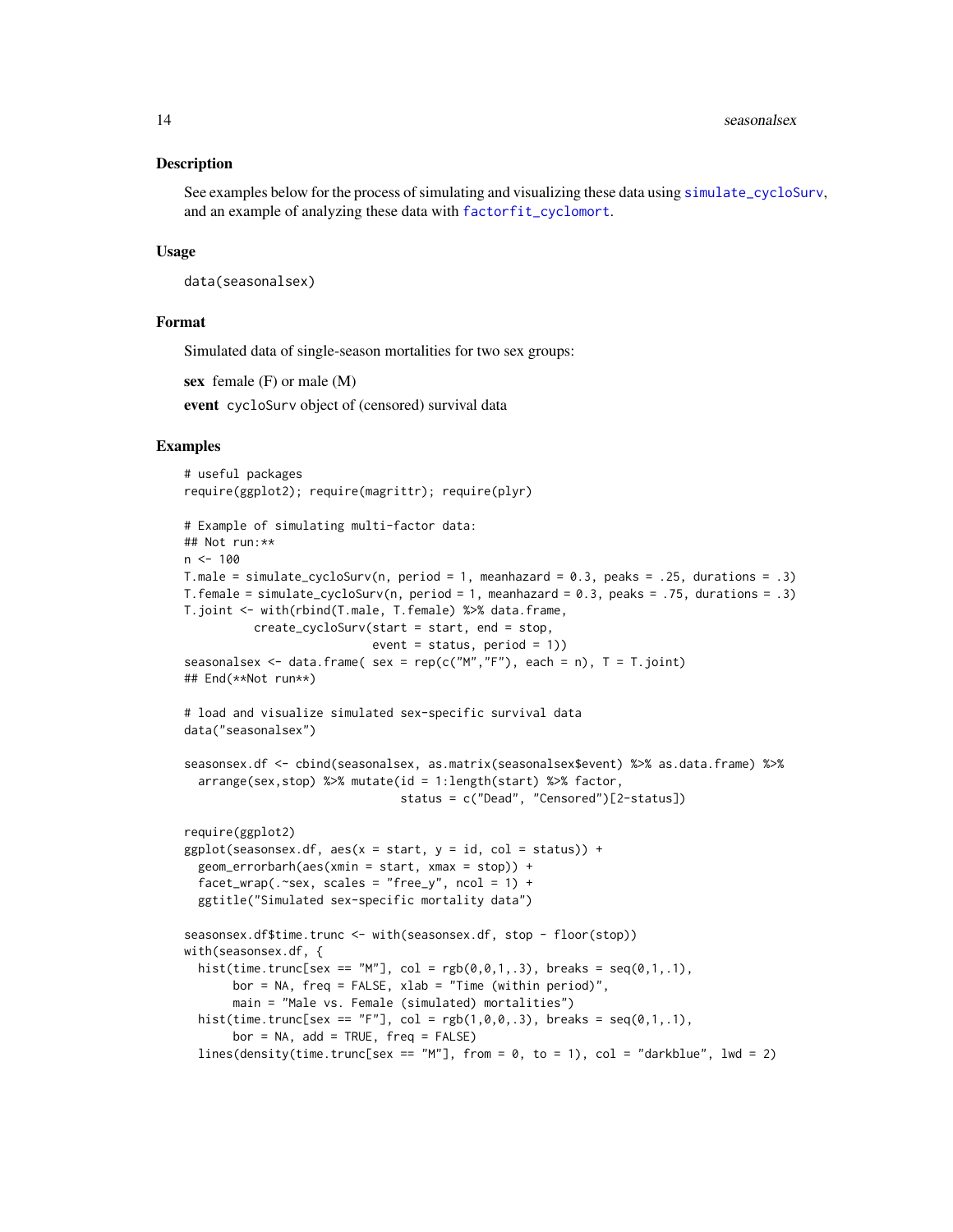# <span id="page-14-0"></span>select\_seasons 15

```
lines(density(time.trunc[sex == "F"], from = 0, to = 1), col = "darkred", lwd = 2)
 legend("topleft", fill = c("blue", "red"), legend = c("M","F"), title = "Sex")
})
# test differences
sex.fit <- factorfit_cyclomort(event ~ sex, data = seasonalsex, n.seasons = 1)
summary(sex.fit)
plot(sex.fit, ymax = 1.3)
```
<span id="page-14-1"></span>select\_seasons *Select the number of mortality seasons*

# Description

Compute a delta AIC table (and, optionally, likelihood ratio tests) for a sequence of models with a different number of seasons

# Usage

select\_seasons(x, max.season = 4, lrt = FALSE, print = TRUE)

#### Arguments

| $\mathsf{x}$ | create_cycloSurv object                                                                                 |
|--------------|---------------------------------------------------------------------------------------------------------|
| max.season   | maximum number of seasons to fit                                                                        |
| lrt          | whether or not to perform and return the complete results of nested likelihood<br>ratio tests           |
| print        | boolean parameter; if TRUE the function prints the table out as a side effect of<br>creating the object |

#### Value

a list containing (1) a list of all the fitted objects, and (2) an AIC (and, optionally, LRT) summary table. Also prints both tables by default.

# Examples

```
T.morts1 <- simulate_cycloSurv(1000, period = 1,
                            meanhazard = 0.3,
                            peaks = c(0.25, 0.75),
                            durations = c(0.2, 0.1),
                            weights = c(0.3, 0.7),plotme = FALSE)
```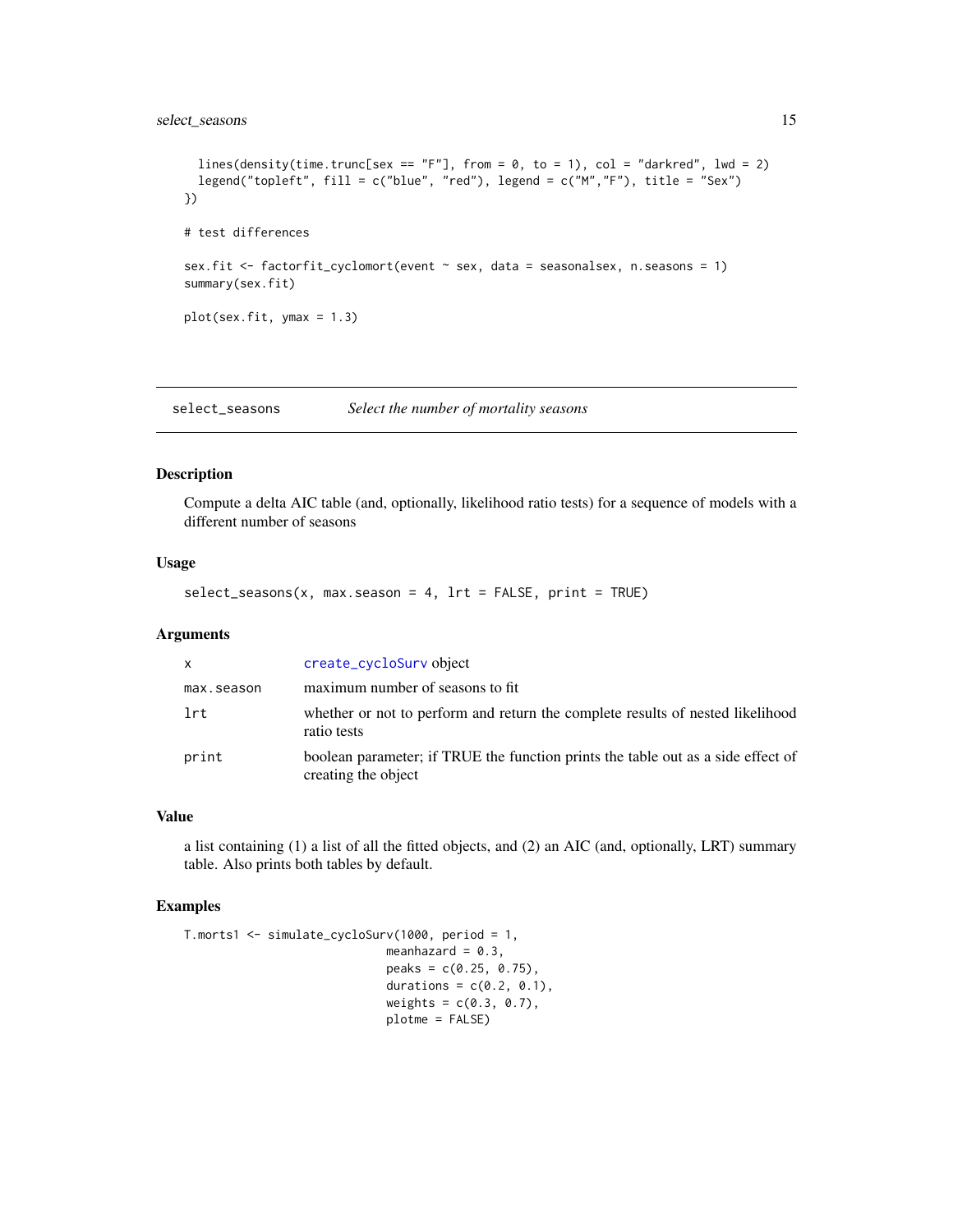```
model_selection = select_seasons(T.morts1, max.season = 4)
summary(model_selection$fits)
```
<span id="page-15-1"></span>simulate\_cycloSurv *Simulate periodic mortality process*

# Description

Simulate periodic mortality process

# Usage

```
simulate_cycloSurv(
 n,
 period = 1,
 meanhazard = 0.5,
 peaks = c(0.25, 0.75),
 durations = c(0.2, 0.1),
 weights = c(0.5, 0.5),censoring = "random",
 censor.times = max.periods * period/2,
 max.periods = 10,
 n.times = 1000,
 plotme = TRUE
)
```

| n            | number of simulated mortality/censoring events                                                                                                                                                       |
|--------------|------------------------------------------------------------------------------------------------------------------------------------------------------------------------------------------------------|
| period       | length of one mortality cycle                                                                                                                                                                        |
| meanhazard   | average hazard value                                                                                                                                                                                 |
| peaks        | k-vector of peaks                                                                                                                                                                                    |
| durations    | k-vector of season length parameters, based on concentration parameter from<br>wrapped Cauchy distribution                                                                                           |
| weights      | k-vector of weights $((k-1)$ -vector is also accepted)                                                                                                                                               |
| censoring    | the type of censoring in the simulated data. Either "none" (all data is uncen-<br>sored), "fixed" (all data is censored at a specified time), or "random" (data is<br>randomly censored throughout). |
| censor.times | numeric or vector listing times for censoring (only applicable if censoring ==<br>"fixed").                                                                                                          |
| max.periods  | maximum number of cycles                                                                                                                                                                             |
| n.times      | number of x-values for plots (a higher value results in more precision for curves)                                                                                                                   |
| plotme       | if TRUE, produces a set of plots for the simulation to display its accuracy                                                                                                                          |

<span id="page-15-0"></span>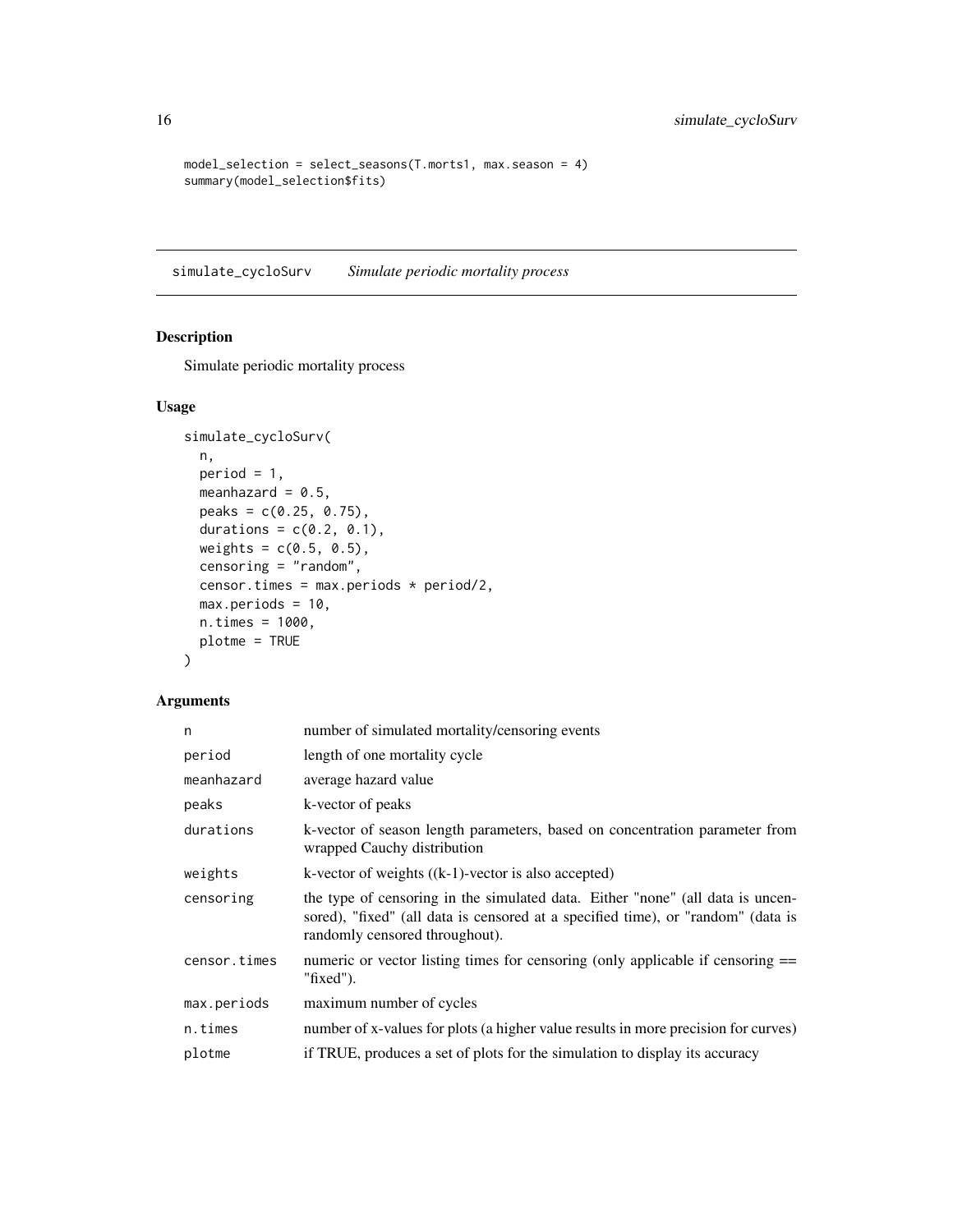# <span id="page-16-0"></span>summary.cmfactorfit 17

#### Value

a cycloSurv object (a type of Surv object; see [Surv](#page-0-0))

#### Examples

```
par.init <- par(no.readonly = TRUE)
par(oma = c(2, 0, 2, 0))T.morts1 <- simulate_cycloSurv(1000, period = 1,
                             meanhazard = 0.3,
                             peaks = c(0.25, 0.75),
                             durations = c(0.2, 0.1),
                             weights = c(0.3, 0.7),plotme = TRUE)
with(attributes(T.morts1),
     title(paste0("mean hazard: ", meanhazard, "; peaks: ",
                  paste(peaks, collapse = ",")), outer = TRUE))
par(oma = c(2, 0, 2, 0))T.morts2 <- simulate_cycloSurv(300, period = 365,
                             meanhazard = 0.5/365,
                             peaks = c(100, 250),
                             durations = c(20, 40),
                             weights = c(0.4, 0.6),plotme = TRUE,
                             max.periods = 5)
with(attributes(T.morts2),
     title(paste0("mean hazard: ", round(meanhazard, 3), "; peaks: ",
                  paste(peaks, collapse = ",")), outer = TRUE))
par(mfrow = c(1,1))require(magrittr)
h <- with(as.matrix(T.morts1) %>% data.frame %>% subset(status == 1),
    hist(stop - floor(stop), breaks = 20, col = "grey", bor = "darkgrey"))
with(attributes(T.morts1), curve(mwc(x, mus = peaks,
                                     rhos = findRho(durations), gammas = weights,
                                     tau = period)* mean(h$counts), add = TRUE))
par(par.init)
```
summary.cmfactorfit *Summary method for cyclomort factorial fit*

#### Description

Summary method for cyclomort factorial fit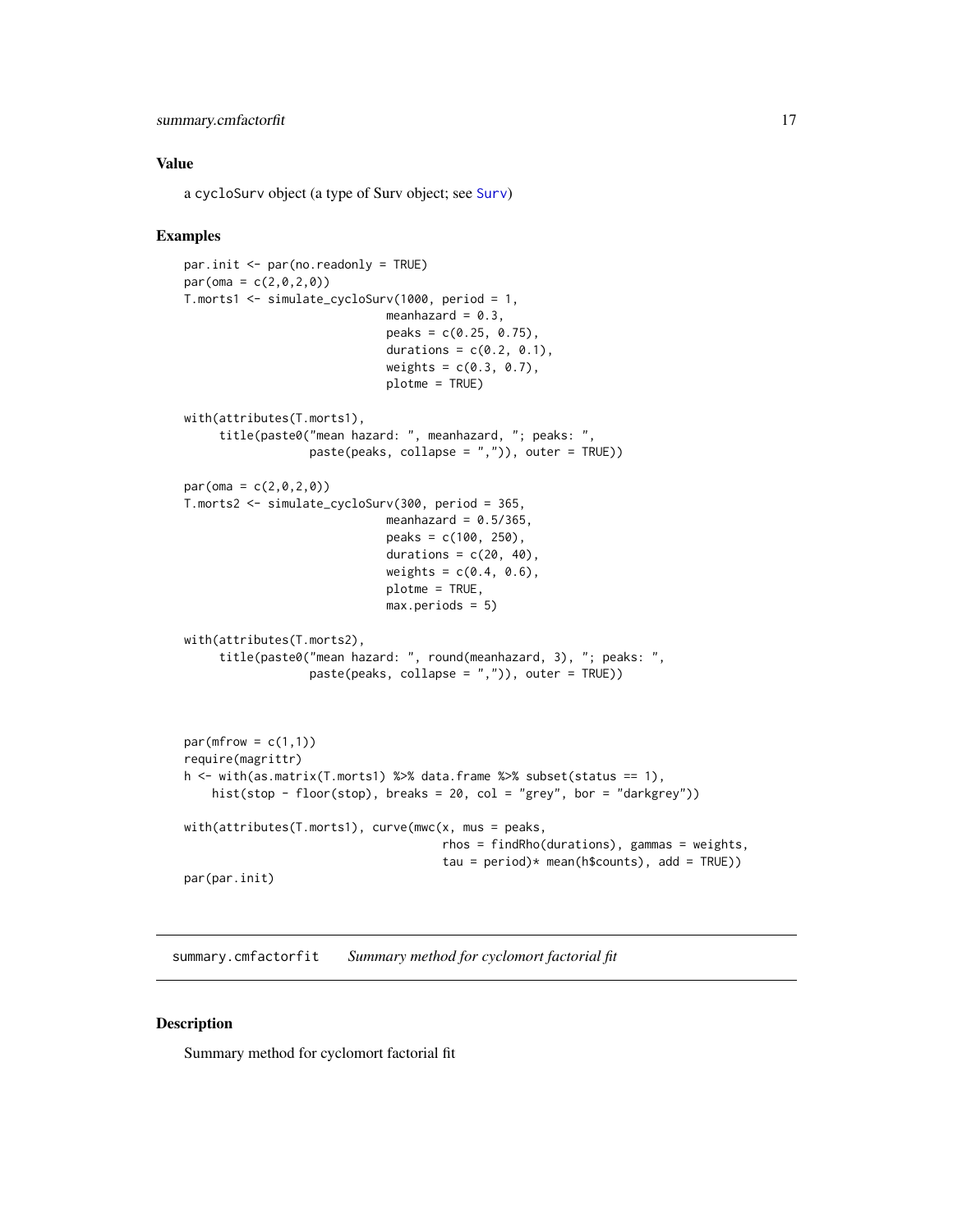# <span id="page-17-0"></span>Usage

```
## S3 method for class 'cmfactorfit'
summary(object, ..., coefs = FALSE)
```
# Arguments

| object                  | a cmfactorfit object - the output of factorfit_cyclomort.                                                            |
|-------------------------|----------------------------------------------------------------------------------------------------------------------|
| $\cdot$ $\cdot$ $\cdot$ | (not implemented)                                                                                                    |
| coefs                   | whether or not to report the individual summaries of each model component<br>along with the statistical test results |

# Value

a table comparing log-likelihood and AIC between null and multi-factor model, and a p-value from likelihood ratio test, optionally combined with the individual model summaries.

# Examples

```
# fit factorial model
data(seasonalsex)
seasonalsex.factorfit <- factorfit_cyclomort(event ~ sex, data = seasonalsex, n.seasons = 1)
# summary
summary(seasonalsex.factorfit, coefs = TRUE)
plot(seasonalsex.factorfit)
```

| summary.cmfit | Provide a short summary of cmfit (parameter estimates for periodic |
|---------------|--------------------------------------------------------------------|
|               | <i>mortality curves) objects</i>                                   |

# Description

Provide a short summary of cmfit (parameter estimates for periodic mortality curves) objects

## Usage

```
## S3 method for class 'cmfit'
summary(object, date = FALSE, ...)
```

| object                  | a cmfit object                                                           |
|-------------------------|--------------------------------------------------------------------------|
| date                    | logical dictating whether peaks of high mortality are expressed as Dates |
| $\cdot$ $\cdot$ $\cdot$ | (not implemented)                                                        |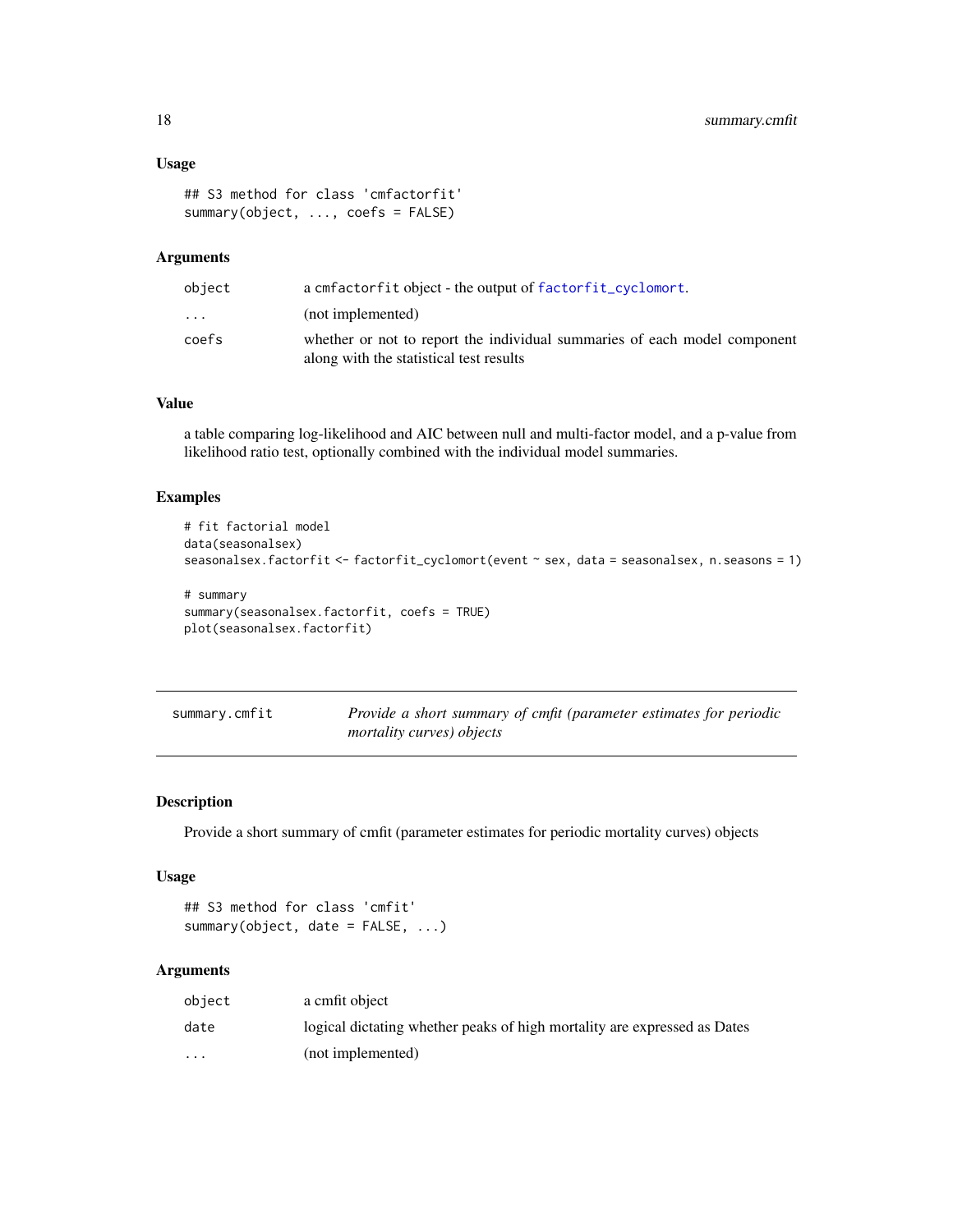<span id="page-18-0"></span>summary.cmfitlist 19

#### Value

a list containing a short summary of the estimates for each parameter along with confidence intervals and AIC

#### Examples

```
# Simulate data
T.morts1 <- simulate_cycloSurv(1000, period = 365,
                              meanhazard = 0.3 / 365,
                              peaks = c(0.25 \times 365, 0.75 \times 365),
                              durations = c(0.3 \times 365, 0.1 \times 365),
                              weights = c(0.7, 0.3),plotme = FALSE)
# Estimate simulated data
fits <- fit_cyclomort(T.morts1, n.seasons = 2)
fits
# Plot results
plot(fits, nreps = 1000, monthlabs = TRUE)
# NB: `nreps` is for the bootstrap of the confidence interval
# The default (5000) is slower but smoother
# Actual parameter values from simulated data
attributes(T.morts1)
```
summary.cmfitlist *Summary method for cmfitlist objects*

# Description

Summary method for cmfitlist objects

#### Usage

## S3 method for class 'cmfitlist' summary(object, ..., coefs = TRUE)

#### Arguments

| object                  | a cmfitlist object - output of select_seasons                                |
|-------------------------|------------------------------------------------------------------------------|
| $\cdot$ $\cdot$ $\cdot$ | (currently not implemented)                                                  |
| coefs                   | whether or not to return model coefficients along with statistic test table. |

#### Value

a data frame describing the AIC, log-likelihood, number of parameters and parameter estimates for each model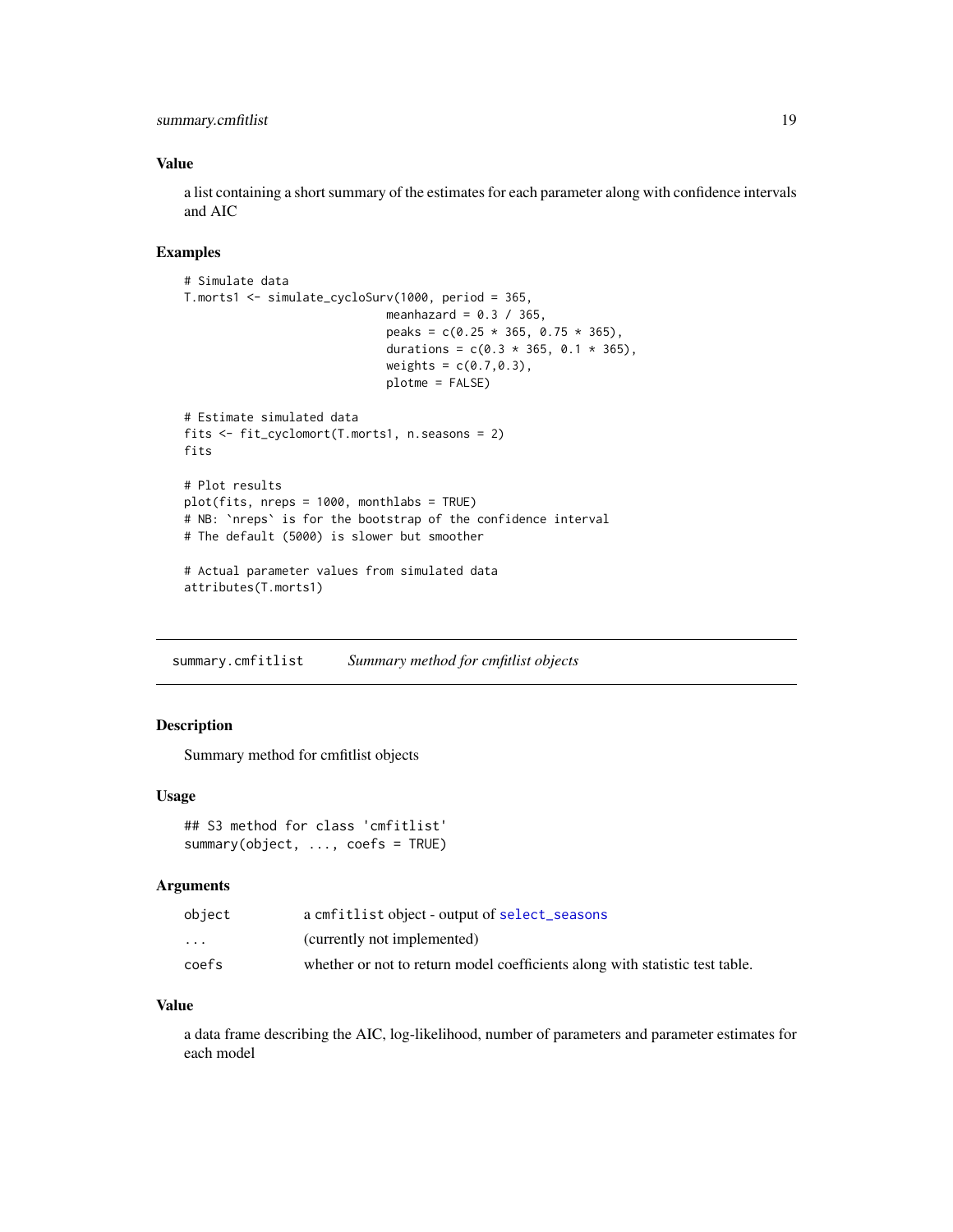#### Examples

```
T.morts1 <- simulate_cycloSurv(1000, period = 1,
                             meanhazard = 0.3,
                             peaks = c(0.25, 0.75),
                             durations = c(0.2, 0.1),
                             weights = c(0.3, 0.7),plotme = FALSE)
```

```
model_selection = select_seasons(T.morts1, max.season = 4)
summary(model_selection$fits)
```
timetoeventprediction *Example fitted time to event prediction*

#### Description

Example fitted time to event prediction

#### Usage

data(timetoeventprediction)

#### Format

An object of class list of length 6.

#### Examples

```
## Code that generates this object - following example in vignette
set.seed(10)
T.morts.sim <- simulate_cycloSurv(300, period = 365, meanhazard = 1/365,
peaks = c(100, 250), durations = c(25, 40), weights = c(0.4, 0.6), plotme = FALSE)
T.morts.fit <- fit_cyclomort(T.morts.sim, n.seasons = 2)
timetoeventprediction <- predict(T.morts.fit, t = 1:365,
                                 type = "timetoevent", CI = TRUE, nreps = 100)
data(timetoeventprediction)
with(timetoeventprediction, {
plot(t, fit, type = "l", ylab = "Time to event", ylim = range(CI), lwd = 2)
lines(t, CI[1,])
lines(t, CI[2,])})
```
<span id="page-19-0"></span>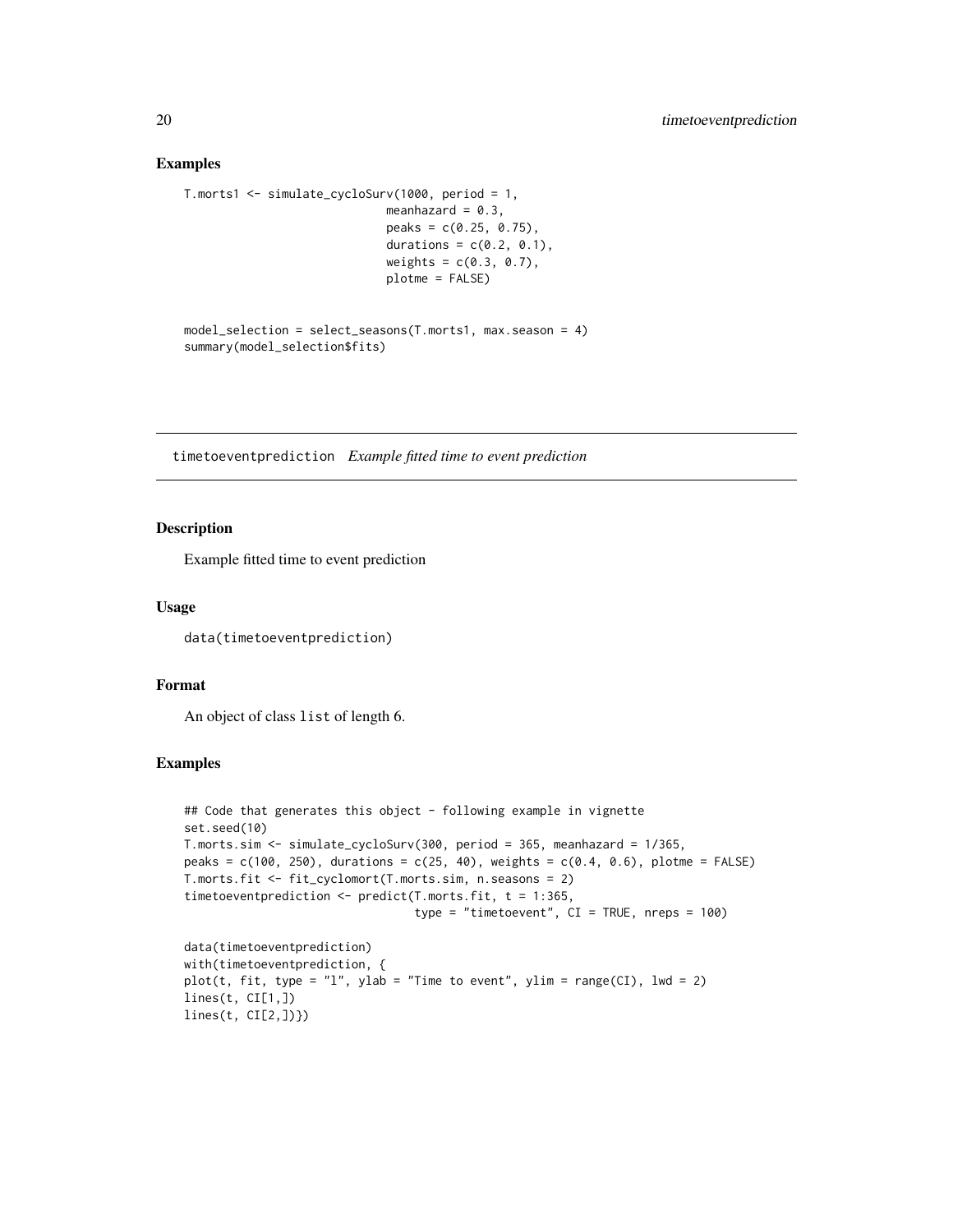<span id="page-20-0"></span>

# Description

Anonymized mortality data on Western Arctic Herd caribou collected by the U.S. National Park Service, Alaska, with grateful acknowledgments to K. Joly.

#### Usage

data(wah\_morts)

#### Format

Data frame with 171 rows and the following columns:

id ID of animal

start Date of beginning of collaring

end Date of death or censoring

fate One of "dead", or "censored"

#### Source

U.S. National Park Service, Alaska

# Examples

```
data(wah_morts)
require(ggplot2); require(magrittr); require(plyr)
ggplot(wah_morts %>% arrange(start),
aes(x = start, y = id, col = fate)) +
 geom_errorbarh(aes(xmin = start, xmax = end))
```
wc *Wrapped Cauchy and Integrated Wrapped Cauchy functions*

#### Description

Fundamental periodic hazard function, mixed hazard function, and their (analytical) integrals.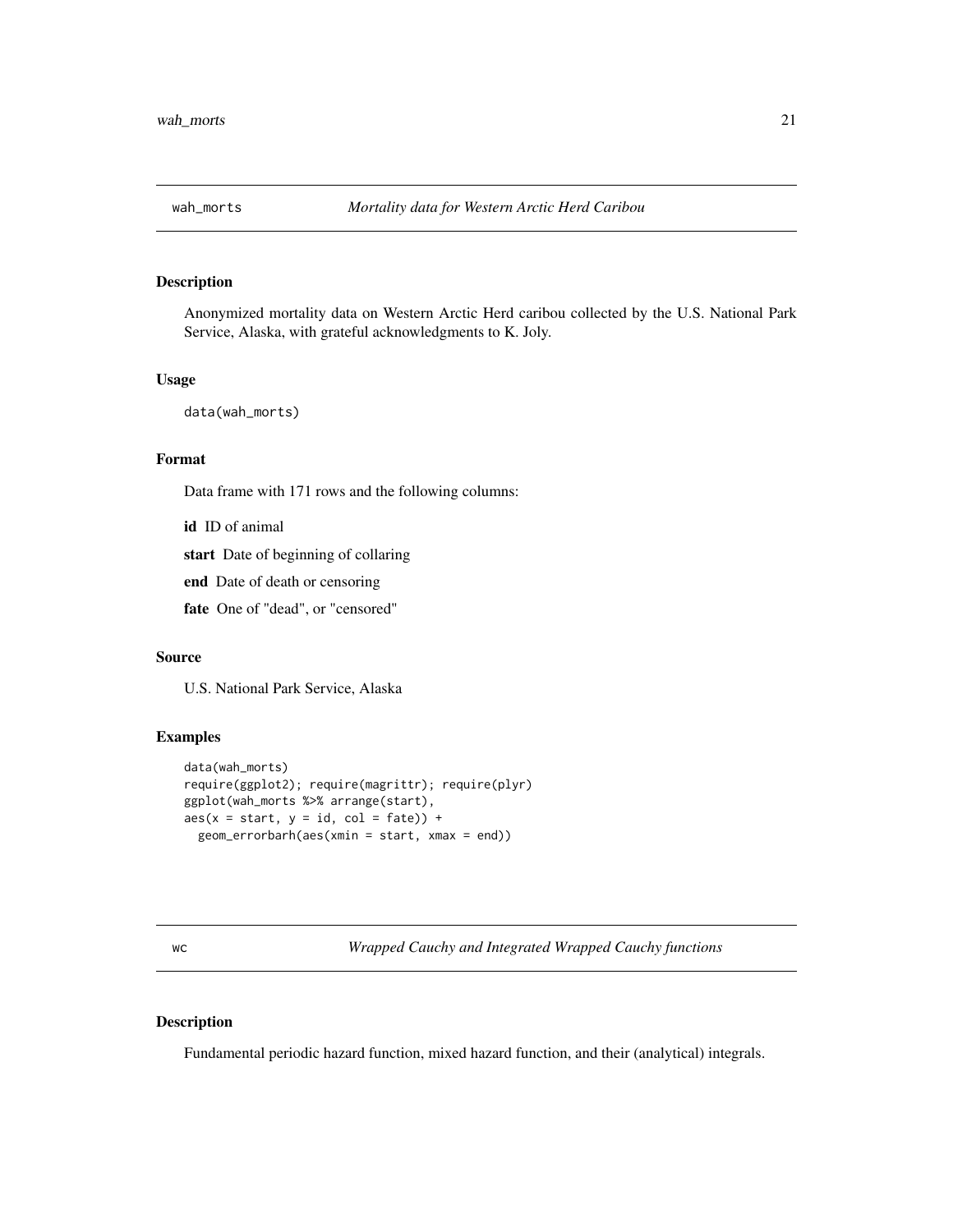### Usage

```
wc(t, mu, rho, tau)
iwc(t, mu, rho, tau)
mwc(t, mus, rhos, gammas, tau)
imwc(t, mus, rhos, gammas, tau)
```
# Arguments

| t      | time (numeric, can be vectorized)                    |
|--------|------------------------------------------------------|
| mu     | mean peak                                            |
| rho    | concentration parameter $(0 \leq r$ ho $\leq 1)$     |
| tau    | period                                               |
| mus    | k-vector of mean peaks (assuming k seasons)          |
| rhos   | k-vector of concentration parameters                 |
| gammas | k-vector of average hazard values for each component |

#### Details

These functions are mainly internal. wc and iwc are both parameterized in terms of peak mean  $\mu$ , concentration parameter  $\rho$ , and period  $\tau$  and are "unweighted", i.e.

$$
\int_0^\tau f(t)dt = \tau
$$

The mixture model versions, mwc and imwc, are correspondingly parameterized in terms of vectors mus, rhos, and also gammas which correspond to the mean hazard contribution of each peak, such that  $\epsilon$ 

$$
\int_0^{\tau} f(t)dt = k\gamma\tau
$$

#### Value

numeric value (or vector of values of same length as t) of the respective function

#### Examples

```
# wrapped Cauchy functions
curve(wc(x, mu = 100, rho = .7, tau = 365), xlim = c(0, 365), n = 1e4,
     ylab = "hazard", xlab = "time")
curve(wc(x, mu = 100, rho = .5, tau = 365), add = TRUE, col = 2)curve(wc(x, mu = 100, rho = .3, tau = 365), add = TRUE, col = 3)# mixed wrapped Cauchy functions
curve(mwc(x, mus = c(0.125, 0.5), rhos = c(0.7, 0.5),
```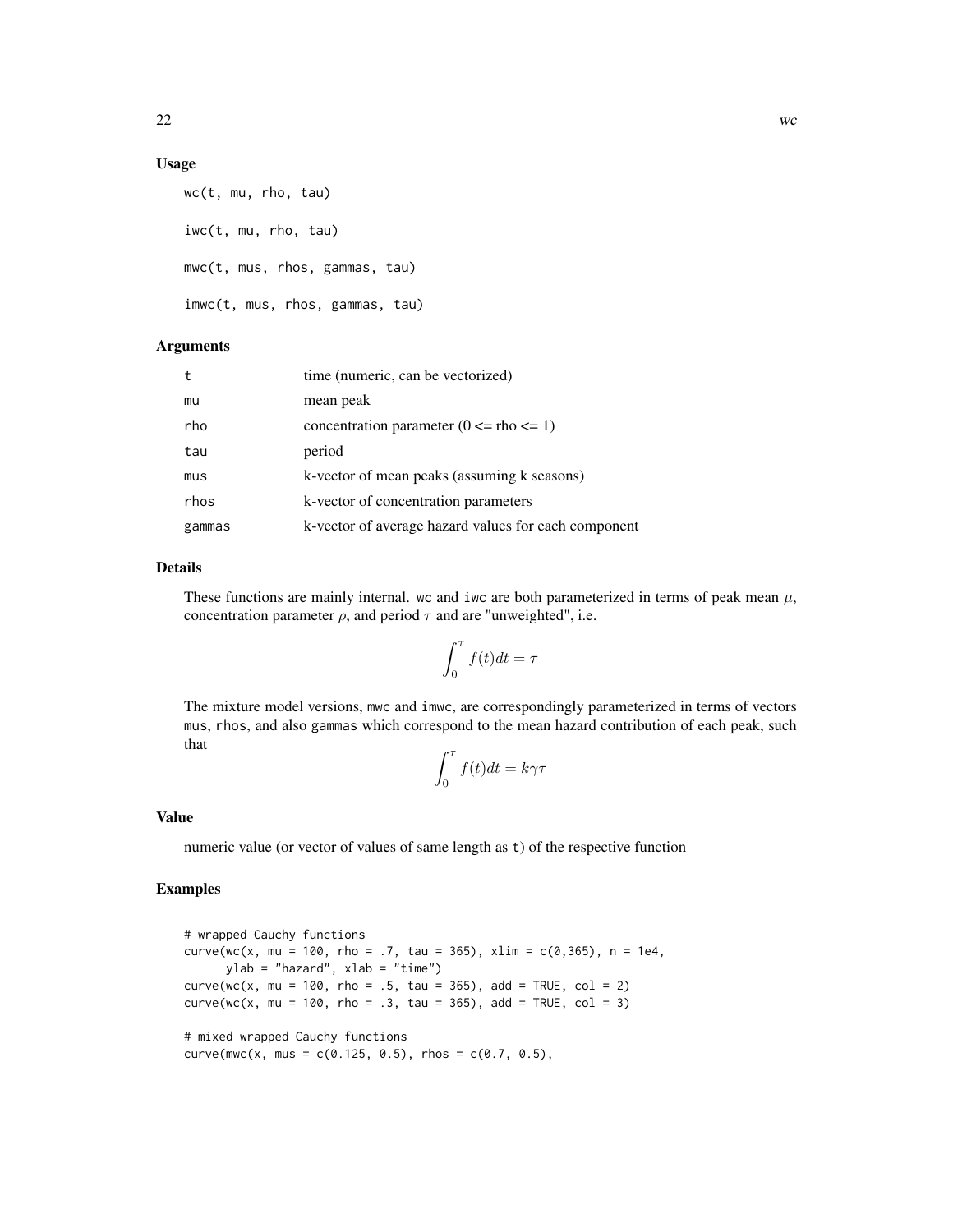```
gammas = c(2, 1), tau = 1), xlim = c(0,1), ylab = "hazard", xlab = "time")
curve(mwc(x, mus = c(0.25, 0.75), rhos = c(0.3, 0.8),gammas = c(0.6, 0.4), tau = 1), add = TRUE, col = 2)
curve(mwc(x, mus = c(0.25, 0.5, 0.75), rhos = c(0.6, 0.5, 0.4),gammas = c(0.5, 0.2, 0.3), tau = 1), add = TRUE, col = 3)
```